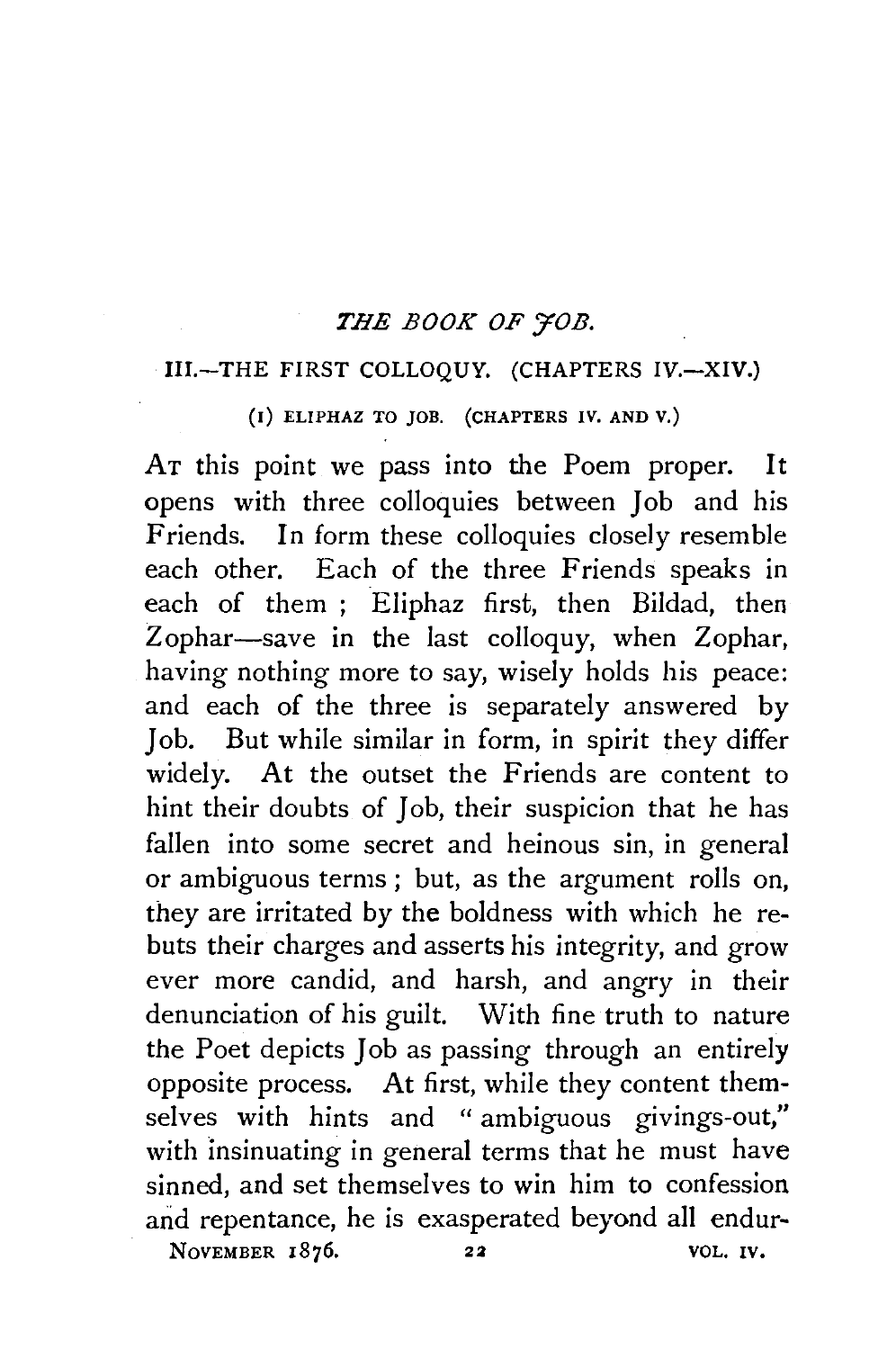ance, and challenges the justice both of man and of God; for it is these general charges, these covert and undefined insinuations of some " occulted guilt," which, because it is impossible to meet them, most of all vex and perturb the soul. But as, in their rising anger, they exchange ambiguous hints for open definite charges, by a fine natural revulsion Job grows even more calm and reasonable : for definite charges can be definitely met : why, then, should he any longer vex and distress his spirit ? More and more he turns away from the loud foolish outcries of his Friends, and addresses himself to God even when he seems to speak to them. So often as we listen to him, indeed, we must remember that the great controversy is not between him and them, but between him and God. God is even more in his thoughts than they are ; and even while answering them he is really expostulating with God.

There is more logic in his replies to his three interlocutors than we commonly suppose ; but a logical refutation of their arguments is by no means Job's first aim. What really dominates and engrosses him is the desire to see " the end of the Lord" in so terribly mishandling him. If we would do justice to Job we must stedfastly bear' in mind, then, that behind the three antagonists whom he could see and hear, and who were only too ready to speak, there stood an invisible Opponent who remained obstinately dumb to his most impassioned expostulations and outcries, and from whom he was throughout seeking to compel a response. And, on the other hand, if we would do justice to the Friends, we must remember that, in declaring the doom of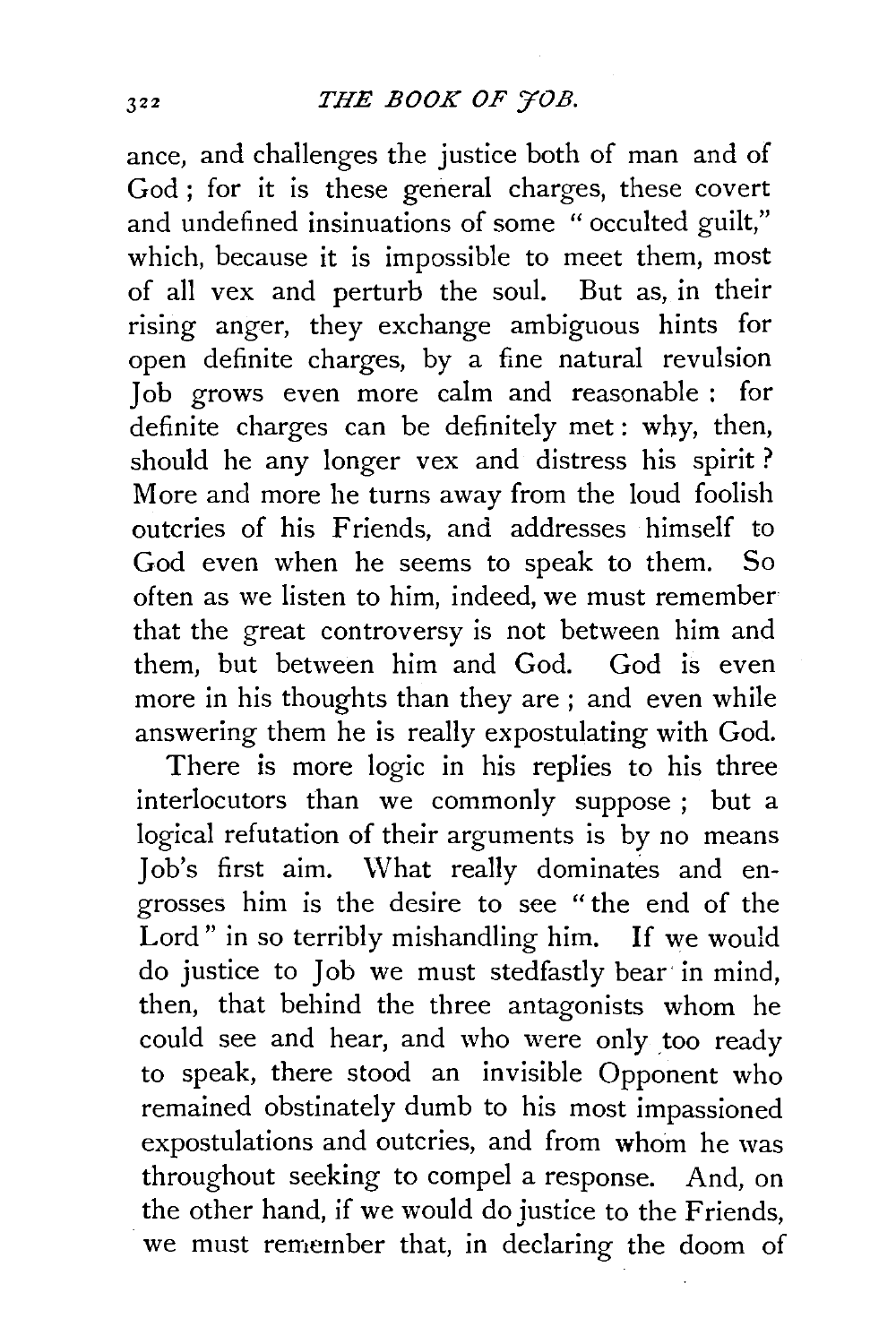the wicked-and on this point they ring an endless series of changes—they had Job in their eye even when they did not choose to name him ; that, on the whole and in the main, what they affirm of the retributions which dog the steps of guilt is true ; their mistake being that, in the teeth of all the facts of the case, they assume the guilt of Job, having indeed no other basis for their assumption than the logical fallacy, that since the wicked suffer, therefore all who suffer are wicked.

The dogmatic prepossessions of the three Friends, which shape and penetrate all they say, may be reduced to three. First and chiefly, God is just: and therefore the good and ill of human life must be exactly apportioned to demerit and desert-good coming to the good, and evil to the evil. Secondly --and this is a mere corollary of the first : the extraordinary evils which have accumulated on you, Job, prove that *you* must have been guilty of some exceptional and enormous sin, hidden from men perhaps, but known to and avenged by God. Thirdly-and this was the conclusion to which they were fain to lead him : if you will confess your sin and humble yourself under the mighty hand of God, He will forgive your sin, cleanse you from all unrighteousness, and restore to you the open marks of his goodwill.

In the First Colloquy these dogmas are stated with a certain gentleness and consideration. The Friends disappoint us, indeed, by their lack of sympathy in the sorrows of Job ; we find little of that tenderness in them which we have a right to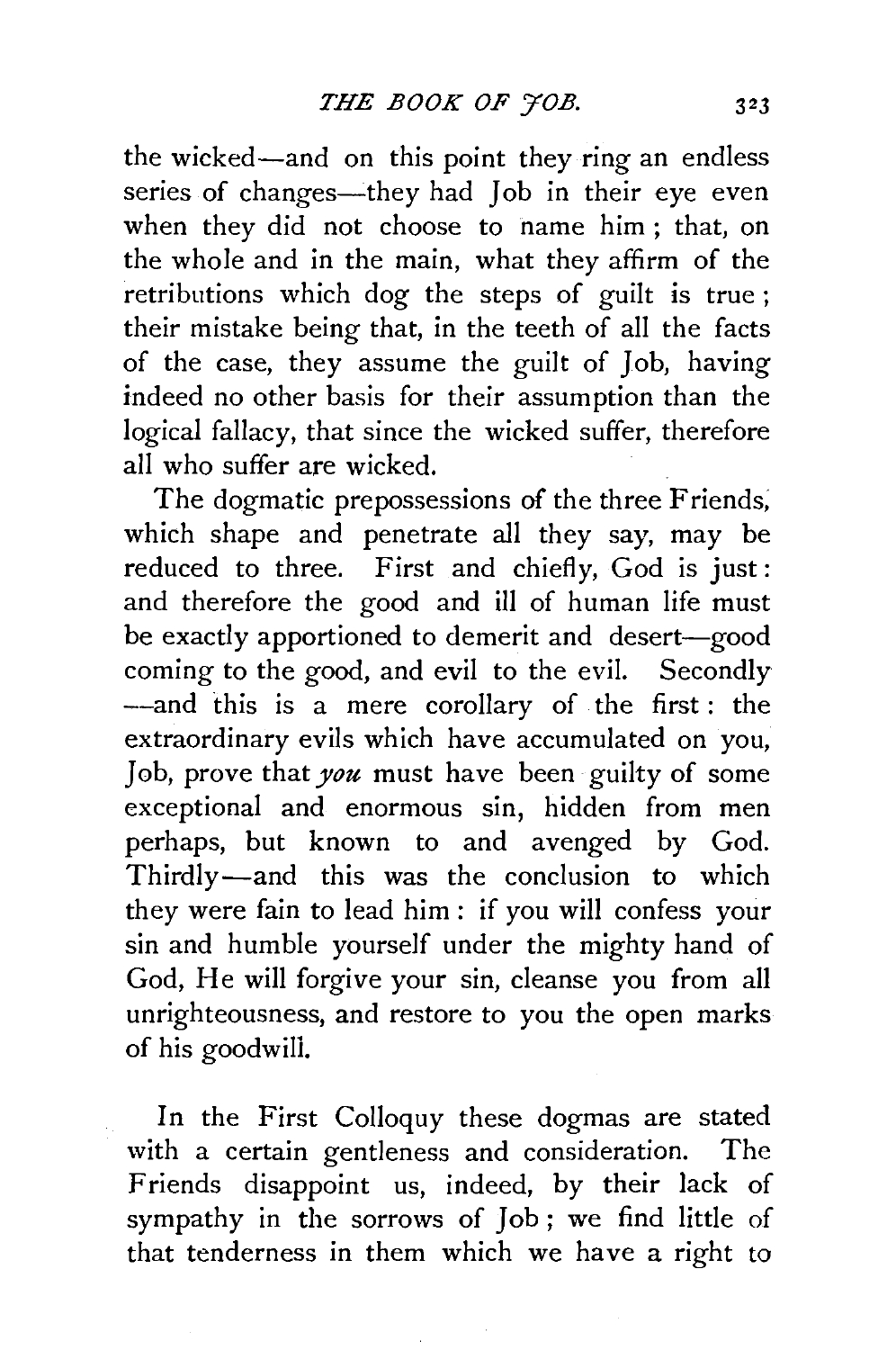expect from his chosen friends, friends, too, who have travelled far in order to "condole with him and to comfort him;" but we must remember that they too had been grievously disappointed, shocked even. If, when Job opened his mouth, instead of cursing his day and reproaching God with having hidden his path, he had broken out into a penitent confession of sin, or even into a passionate lamentation over his sorrows, his Friends might have been touched to the quick ; they might have "quoted him" with better heed and judgment, and have spent themselves in endeavours to console him. But when, instead of acting up to their conception of him and of what was becoming in him, he seemed to brave the wrath of Heaven, and to accuse God Himself of injustice in afflicting him, we can understand how they would feel it to be their first duty to bring him to himself, to convince him of his sin, to win him to repentance. This is what they attempt to do even in the First Colloquy. Some human pity they cannot but feel for a friend maddened with loss and grief; nevertheless they are true to their pious convictions, and let him know that, so far as they can see, he must have sinned before God afflicted him,-as very certainly he had done since, in charging God foolishly,-and beg him to acknowledge his sin. They all sing the same song, though with characteristic variations. Eliphaz begins with, "Who ever perished, being innocent ? and where have the righteous been cut off? It is only those who plough iniquity and sow mischief that reap it." (Chap. iv. 7, 8.) Bildad follows with, "God does not spurn the perfect, nor take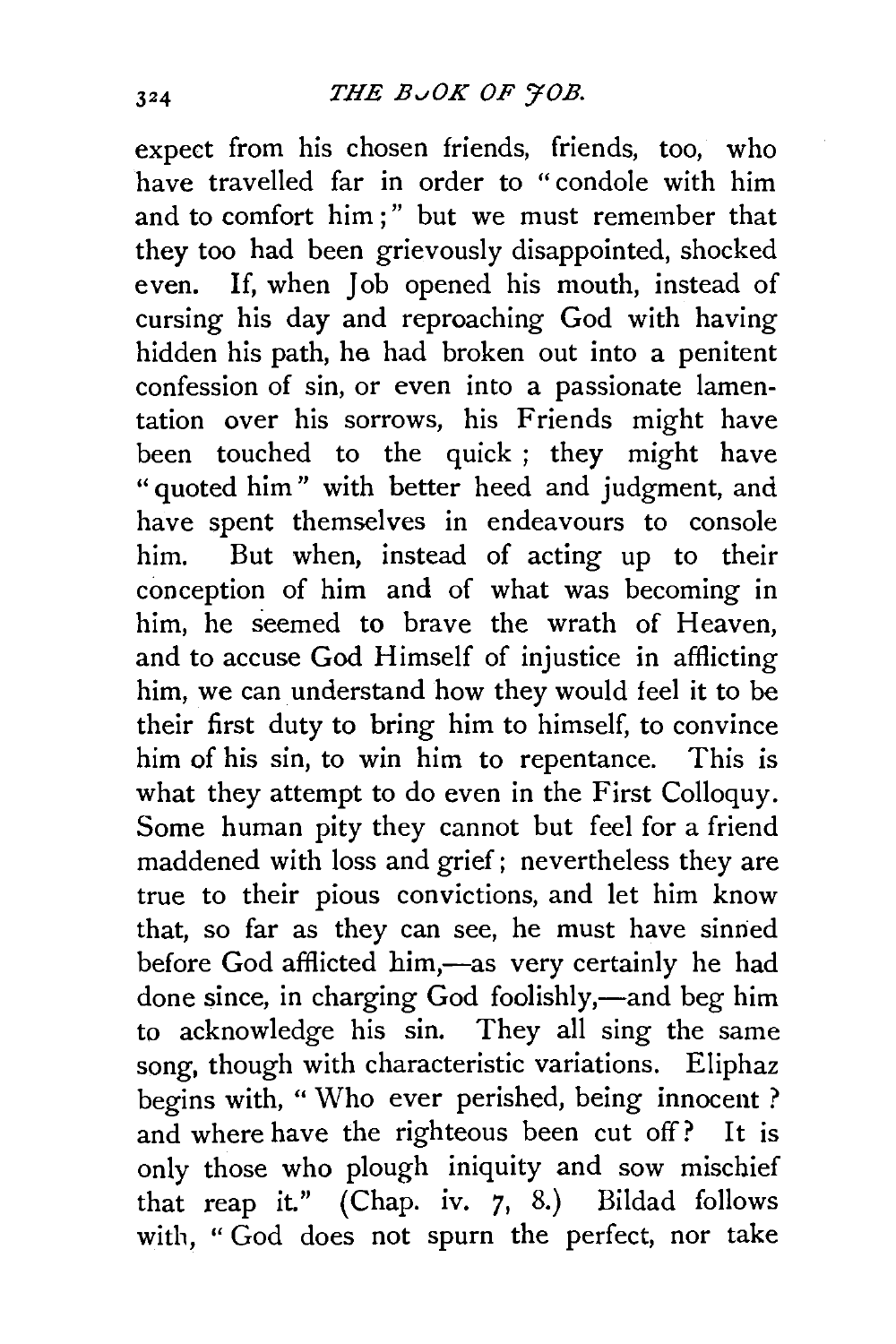evildoers by the hand. If thou art pure and upright, then will he wake up in thy behalf, and restore the habitation of thy righteousness." (Chap. viii. 20, 6.) And Zophar winds up with the assertion, " God knoweth evil men, and seeth iniquity when he seemeth not to regard it"-so that when men see only the punishment, God sees the sin that caused it,-and with an exhortation to him to put away " the iniquity that is in his hand." (Chap. xi. 13, 14.) How Job meets these insinuations and remonstrances, and gains a true logical victory over his Friends in this first encounter, we shall see as we pursue our study. For the present we must confine ourselves to the speech of Eliphaz.

### CHAPTERS IV. AND V.

|     | CHAP. IV. 1.—Then answered Eliphaz the Temanite and said:              |
|-----|------------------------------------------------------------------------|
| 2.  | Wilt thou yaint should one venture a word with thee?                   |
|     | But who can refrain from speaking ?                                    |
| 3.  | Lo, thou hast admonished many,                                         |
|     | And hast strengthened many languid hands:                              |
| 4.  | Thy words have upholden him that stumbled.                             |
|     | And reknit the sinking knees:                                          |
| 5.  | But now it has come upon thee, and thou faintest;                      |
|     | It toucheth thee home, and thou art dismayed.                          |
| 6.  | Should not thy piety be thy confidence,                                |
|     | And as for thy hope, should it not be in the uprightness of thy ways ? |
| 7.  | Bethink thee, now: who ever perished, being innocent,                  |
|     | And where have the upright been cut off?                               |
| 8.  | As I have seen, they who plow iniquity                                 |
|     | And sow mischief, reap it;                                             |
| 9.  | At the breath of God they perish,                                      |
|     | At the blast of his nostrils are they consumed:                        |
| IO. | The roaring of the lion, and the voice of the swarthy lion,            |
|     | And the teeth of the young lion, are broken;                           |
| 11. | The strong lion roameth for lack of prey,                              |
|     | And the whelps of the lioness are scattered abroad.                    |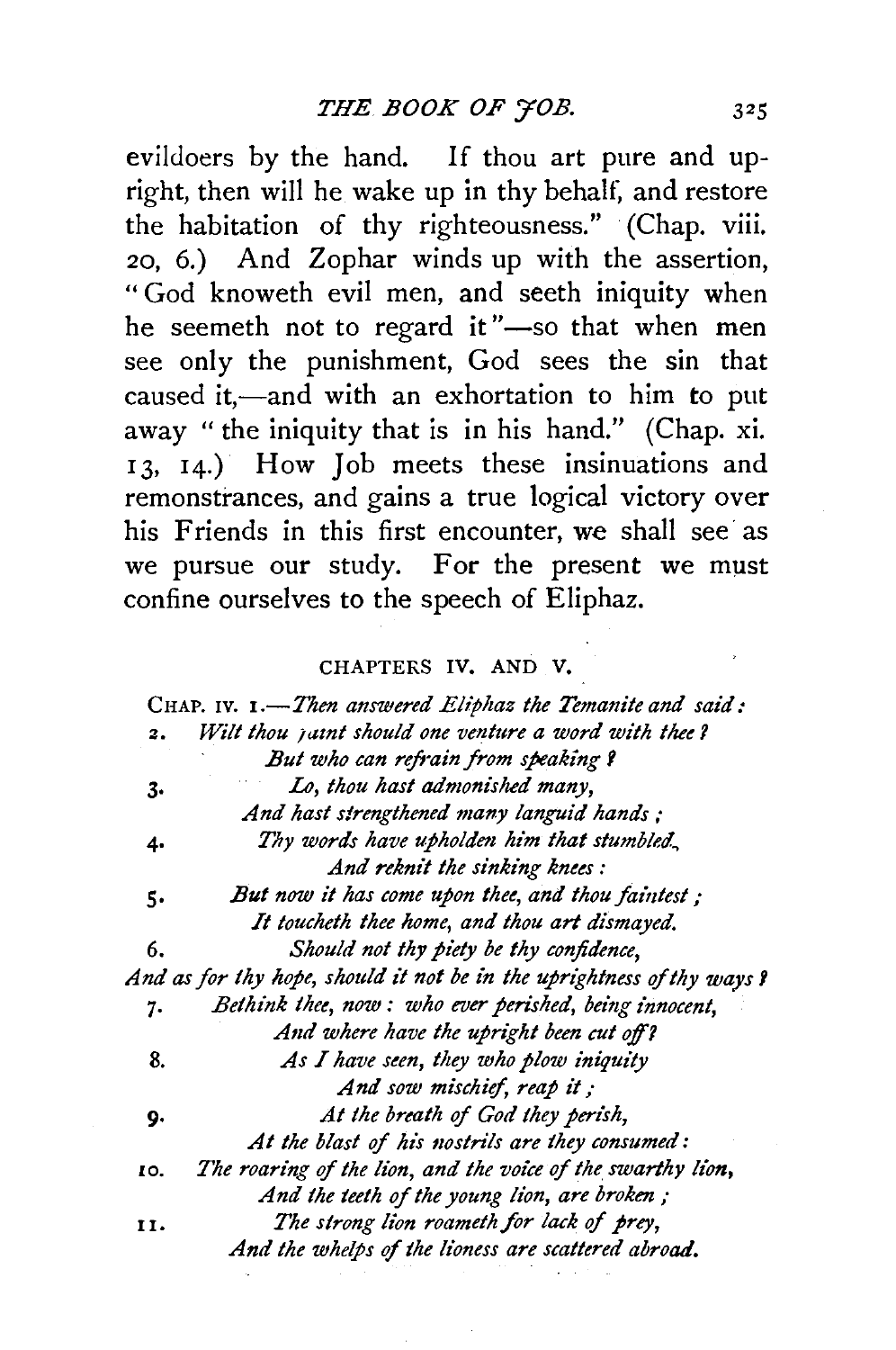# 326 *THE BOOK OF YOB.*

| 12, | Now an oracle stole on me in secret,                         |
|-----|--------------------------------------------------------------|
|     | And mine ear caught its whisper.                             |
| 13. | Amid thoughts, from visions of the night,                    |
|     | When deep sleep falleth on men,                              |
| 14. | A fear came on me, and trembling                             |
|     | Which made all my bones to quake.                            |
| 15. | Then a wind swept over my face,                              |
|     | The hair of my head bristled up.                             |
| 16. | There It stood; but its form I could not discern:            |
|     | A Shape was before mine eyes:                                |
|     | A gentle murmur-and I heard a voice !-                       |
| 17. | ' Shall mortal man be more just than God?                    |
|     | Shall a man be more pure than his Maker?                     |
| 18. | Behold, He trusteth not his ministers,                       |
|     | And chargeth his angels with frailty:                        |
| 19. | How much more those who dwell in houses of clay,             |
|     | Whose origin is in the dust,                                 |
|     | Who are sooner crushed than the moth?                        |
| 20. | From dawn to dusk are they cut off,                          |
|     | They are ever perishing unheeded,                            |
| 21  | They die, but not in wisdom!'                                |
|     | CHAP. V. I-Plead now: is there any who will respond to thee? |
|     | And to which of the Holy Ones wilt thou turn?                |
| 2.  | Nay, passion will slay the impious,                          |
|     | And indignation destroy the foolish.                         |
| з.  | I myself have seen a fool taking root,                       |
|     | But on the instant I cursed his habitation:-                 |
| 4.  | 'His children shall be far from succour;                     |
|     | They shall crush each other in the gate,                     |
|     | With none to deliver:                                        |
| 5.  | While the starveling shall eat his harvest,                  |
|     | And snatch it even from within a hedge of thorns,            |
|     | And the snare shall gape for their substance.'               |
| 6.  | For calamity cometh not forth from the dust,                 |
|     | Nor doth trouble spring out of the ground;                   |
| 7.  | But man is born to trouble                                   |
|     | As the sparks fly upward.                                    |
| 8.  | But I, I would have recourse unto God,                       |
|     | And to God would I make my appeal,                           |
| g.  | Who doeth great things past finding out,                     |
|     |                                                              |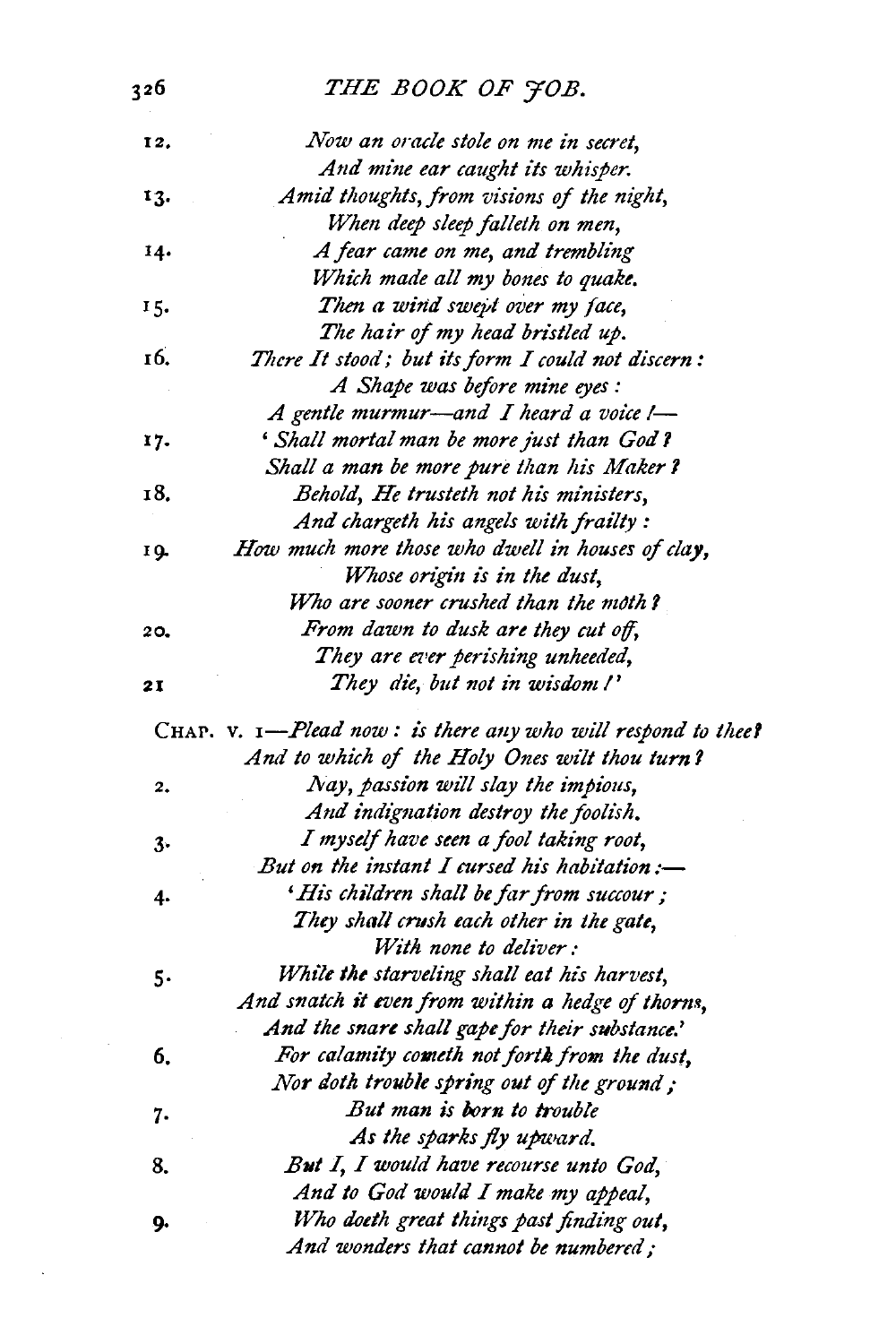| 10.   | Who giveth rain upon the face of the earth,                    |
|-------|----------------------------------------------------------------|
|       | And causeth water-springs to flow over the fields:             |
| 11.   | Setting those that be low on high,                             |
|       | And lifting up them that are cast down;                        |
| 12,   | Frustrating the devices of the crafty,                         |
|       | So that their hands do nothing to purpose;                     |
| 13    | Catching the crafty in their craft,                            |
|       | So that the counsel of the subtle becometh foolhardy,          |
| 14.   | And in the daytime they fumble in darkness,                    |
|       | And in the blaze of noon they grope as if it were night :--    |
| 15.   | Thus He saveth the poor from the sword of their mouth,         |
|       | And the needy from the hand of their violence,                 |
| 16.   | So that hope ariseth on the feeble,                            |
|       | And iniquity closeth her mouth.                                |
| $17-$ | Lo, happy is the man whom God correct eth!                     |
|       | Therefore spurn not thou the chastening of the Alm ighty:      |
| 18.   | For He maketh sore, yet bindeth up,                            |
|       | He bruiseth, but his hands make whole;                         |
| 19    | In six troubles will He deliver thee,                          |
|       | Nor in seven shall evil touch thee;                            |
| 20.   | In famine He will ransom thee from death,                      |
|       | And in war from the stroke of the sword,                       |
| 21.   | When the tongue scourgeth thou shalt be hid,                   |
|       | Nor shalt thou fear when destruction cometh;                   |
| 22.   | Thou shalt laugh at destruction and famine,                    |
|       | Nor fear the wild beasts of the field;                         |
| 23.   | For even with the stones of the field shalt thou be in league, |
|       | And the wild beasts of the field shall be at peace with thee,  |
| 24.   | So that thou shalt know that it is well with thy tent,         |
|       | And shalt muster thy cattle and miss none:                     |
| 25.   | Thou shalt know also that thy seed will be many,               |
|       | And thine offspring like the grass of the land:                |
| 26.   | Thou shalt go to the grave in a ripe old age,                  |
|       | As the shock of corn is carried in in its season.              |
| 27.   | Lo, this we have sought out; it is even thus:                  |
|       | Hear it, and know it, for thy good.                            |

As the oldest and wisest of the Three, Eliphaz speaks first. He gives by far the noblest, gentlest, and most artistic expression to the convictions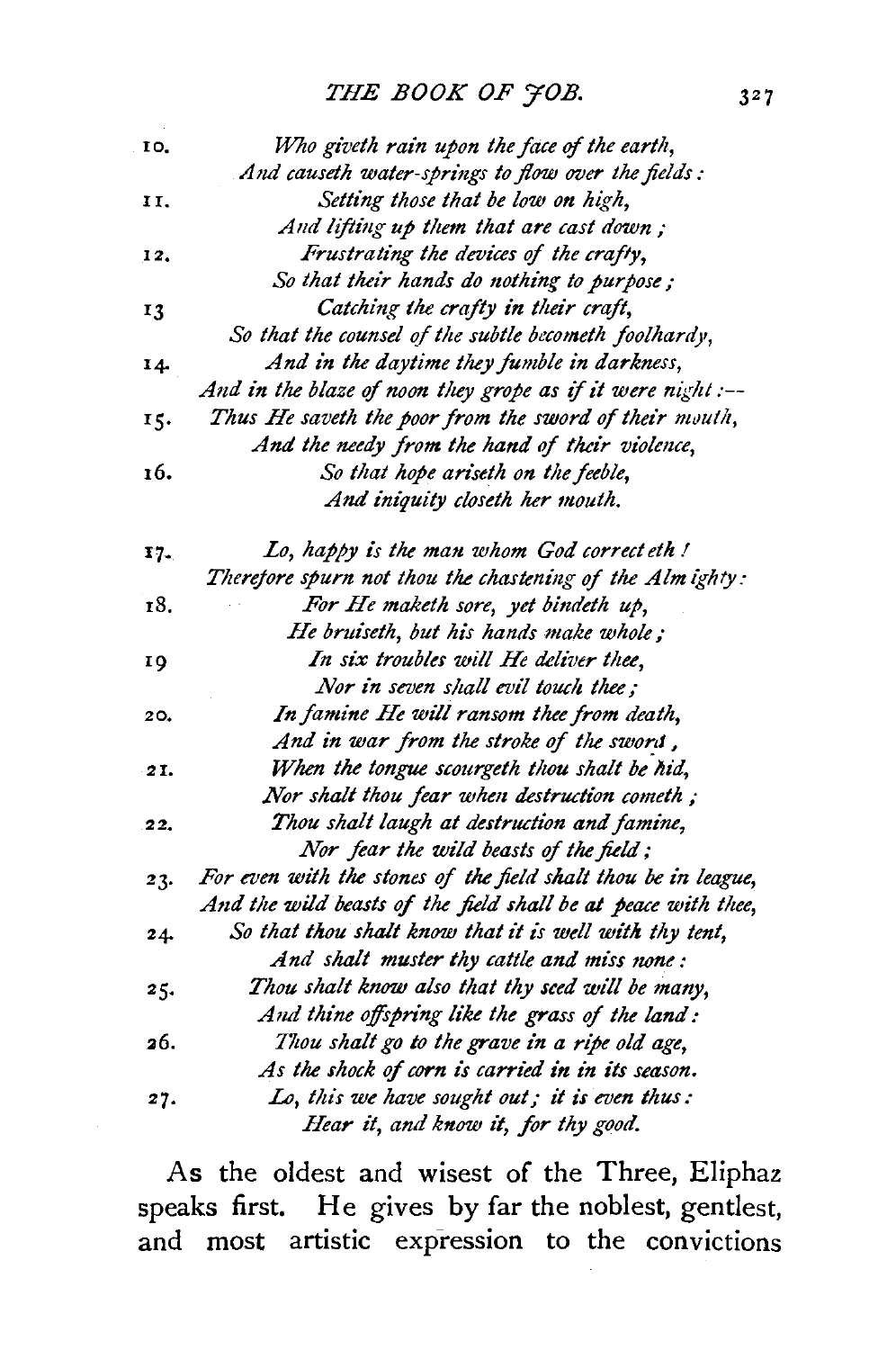# 326 *THE BOOK OF JOB.*

| 12, | Now an oracle stole on me in secret,                         |
|-----|--------------------------------------------------------------|
|     | And mine ear caught its whisper.                             |
| 13. | Amid thoughts, from visions of the night,                    |
|     | When deep sleep falleth on men,                              |
| 14. | A fear came on me, and trembling                             |
|     | Which made all my bones to quake.                            |
| 15. | Then a wind swept over my face,                              |
|     | The hair of my head bristled up.                             |
| 16. | There It stood; but its form I could not discern:            |
|     | A Shape was before mine eyes:                                |
|     | A gentle murmur-and I heard a voice I-                       |
| 17. | ' Shall mortal man be more just than God?                    |
|     | Shall a man be more pure than his Maker?                     |
| 18, | Behold, He trusteth not his ministers,                       |
|     | And chargeth his angels with frailty:                        |
| 19. | How much more those who dwell in houses of clay,             |
|     | Whose origin is in the dust,                                 |
|     | Who are sooner crushed than the moth?                        |
| 20. | From dawn to dusk are they cut off,                          |
|     | They are ever perishing unheeded,                            |
| 2 I | They die, but not in wisdom!'                                |
|     | CHAP. V. I-Plead now: is there any who will respond to thee? |
|     | And to which of the Holy Ones wilt thou turn?                |
|     | Nay, passion will slay the impious,                          |
| 2.  | And indignation destroy the foolish.                         |
|     | I myself have seen a fool taking root,                       |
| з.  | But on the instant I cursed his habitation :-                |
|     | 'His children shall be far from succour;                     |
| 4.  | They shall crush each other in the gate,                     |
|     | With none to deliver:                                        |
|     | While the starveling shall eat his harvest,                  |
| 5.  | And snatch it even from within a hedge of thorns,            |
|     | And the snare shall gape for their substance.'               |
| 6.  | For calamity cometh not forth from the dust,                 |
|     | Nor doth trouble spring out of the ground;                   |
|     | But man is born to trouble                                   |
| 7.  | As the sparks fly upward.                                    |
| 8.  | But I, I would have recourse unto God,                       |
|     | And to God would I make my appeal,                           |
|     | Who doeth great things past finding out,                     |
| 9.  | And wonders that cannot be numbered;                         |
|     |                                                              |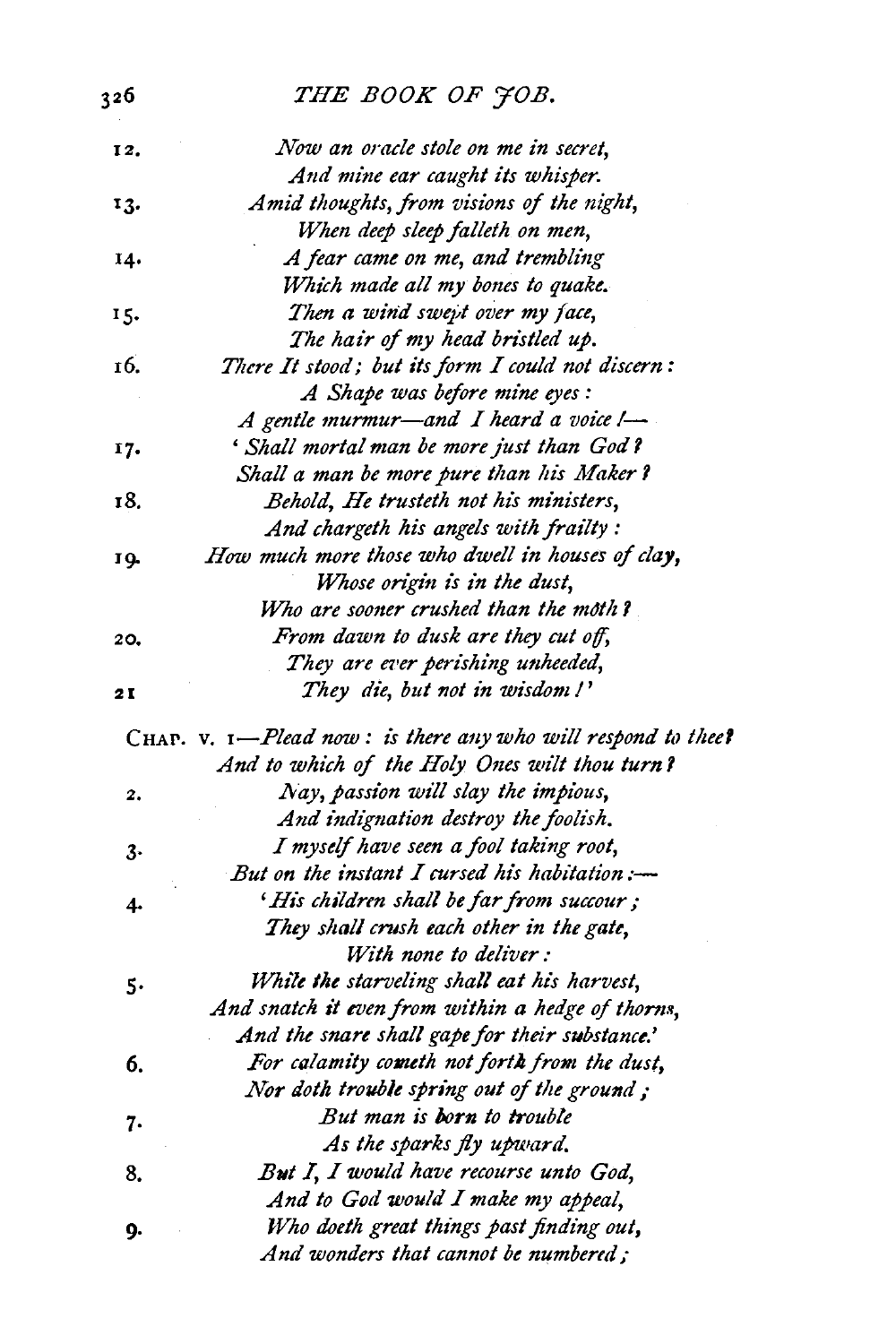| 10, | Who giveth rain upon the face of the earth,                    |
|-----|----------------------------------------------------------------|
|     | And causeth water-springs to flow over the fields:             |
| 11. | Setting those that be low on high,                             |
|     | And lifting up them that are cast down;                        |
| 12, | Frustrating the devices of the crafty,                         |
|     | So that their hands do nothing to purpose;                     |
| 13  | Catching the crafty in their craft,                            |
|     | So that the counsel of the subtle becometh foolhardy,          |
| 14. | And in the daytime they fumble in darkness,                    |
|     | And in the blaze of noon they grope as if it were night :--    |
| 15. | Thus He saveth the poor from the sword of their mouth,         |
|     | And the needy from the hand of their violence,                 |
| 16. | So that hope ariseth on the feeble,                            |
|     | And iniquity closeth her mouth.                                |
| 17. | Lo, happy is the man whom God correct eth!                     |
|     | Therefore spurn not thou the chastening of the Almighty:       |
| 18. | For He maketh sore, yet bindeth up,                            |
|     | He bruiseth, but his hands make whole;                         |
| 19  | In six troubles will He deliver thee,                          |
|     | Nor in seven shall evil touch thee;                            |
| 20. | In famine He will ransom thee from death,                      |
|     | And in war from the stroke of the sword,                       |
| 2I. | When the tongue scourgeth thou shalt be hid,                   |
|     | Nor shalt thou fear when destruction cometh;                   |
| 22. | Thou shalt laugh at destruction and famine,                    |
|     | Nor fear the wild beasts of the field;                         |
| 23. | For even with the stones of the field shalt thou be in league, |
|     | And the wild beasts of the field shall be at peace with thee,  |
| 24. | So that thou shalt know that it is well with thy tent,         |
|     | And shalt muster thy cattle and miss none:                     |
| 25. | Thou shalt know also that thy seed will be many,               |
|     | And thine offspring like the grass of the land:                |
| 26. | Thou shalt go to the grave in a ripe old age,                  |
|     | As the shock of corn is carried in in its season.              |
| 27. | Lo, this we have sought out; it is even thus:                  |
|     | Hear it, and know it, for thy good.                            |

As the oldest and wisest of the Three, Eliphaz speaks first. He gives by far the noblest, gentlest, and most artistic expression to the convictions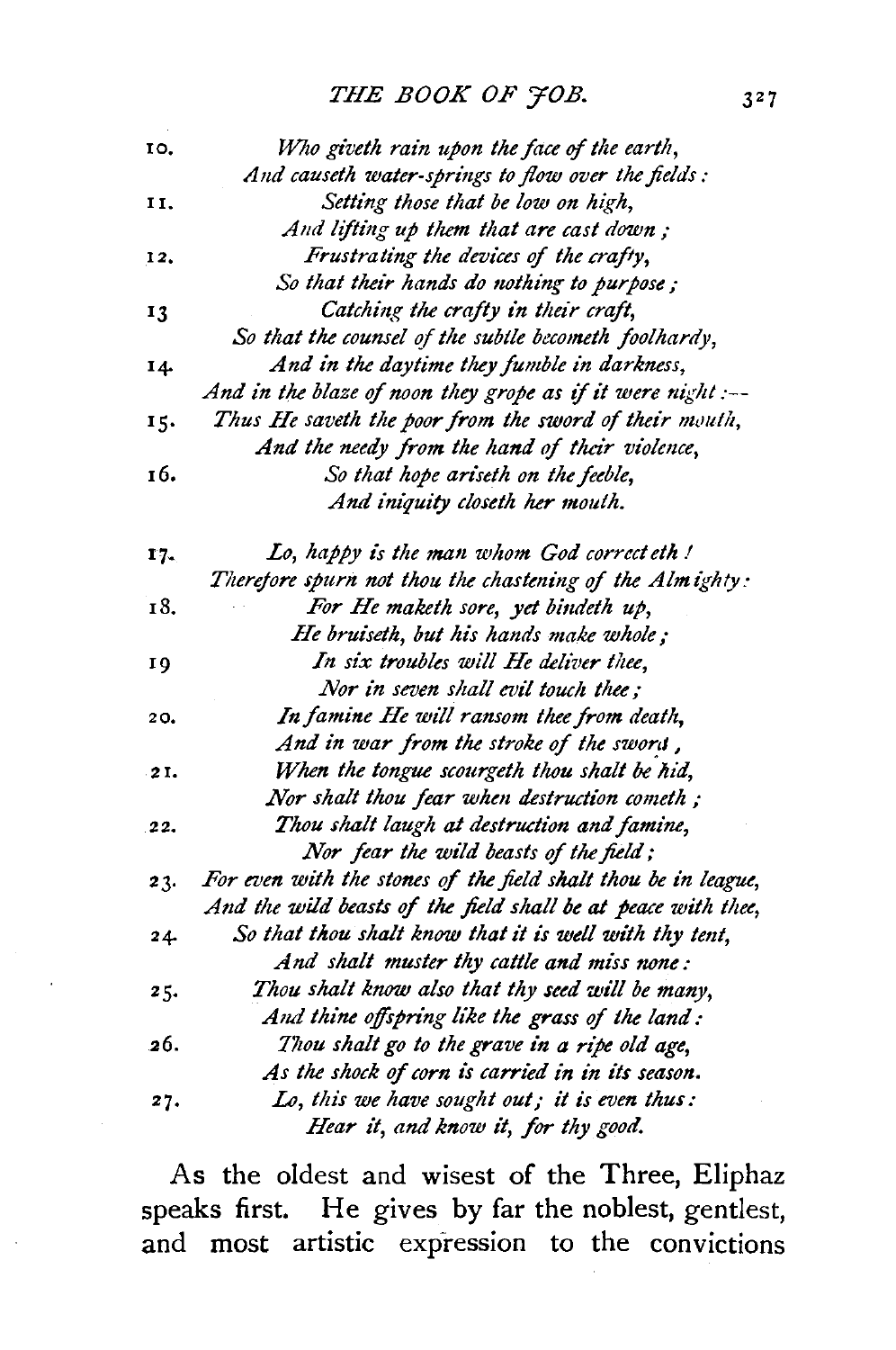and sentiments which were common to them all. Admitting the sincere piety of Job (Chap. iv. 2-6), he nevertheless affirms that the good and ill of life are proportioned to the deserts of men (Chap. iv. *7-*I I), and intimates that, even if Job has fallen into no conscious sin, he inherits a sinful and imperfect nature (Chap. iv.  $12-21$ ); and that, therefore, instead of yielding to anger and passion (Chap. v.  $I-5$ ), since all calamity proceeds from the hand of God, and all deliverance, he should humble himself under that Hand, confess his sin,and sue for mercy (Chap. v.  $6-16$ ). Should he take his chastening in that spirit, it will prove to be but a correction designed to conduct him to a more confirmed piety and a larger happiness (Chap.  $v. 17-27$ ).

Some commentators find much that is harsh and unfeeling in the opening address of Eliphaz; they describe it as "haughty, cold, and heartless;" but I confess I do not see how the theology of that agea theology, be it remembered, in which Job himself believed as devoutly as his Friends-could well have been stated and applied with more delicacy and consideration. It is not of anything in the speech, I think, that we can fairly complain, but of that which is not in it. In the presence of so great a misery, a little sympathy would have been worth a good deal of theology. Had Eliphaz, seeing how terribly Job was changed by his great "fight of affliction," insomuch that

"nor the exterior nor the inward man Resembled that it was ; "

had he, when he found him even more sadly and terribly changed than it had entered his heart to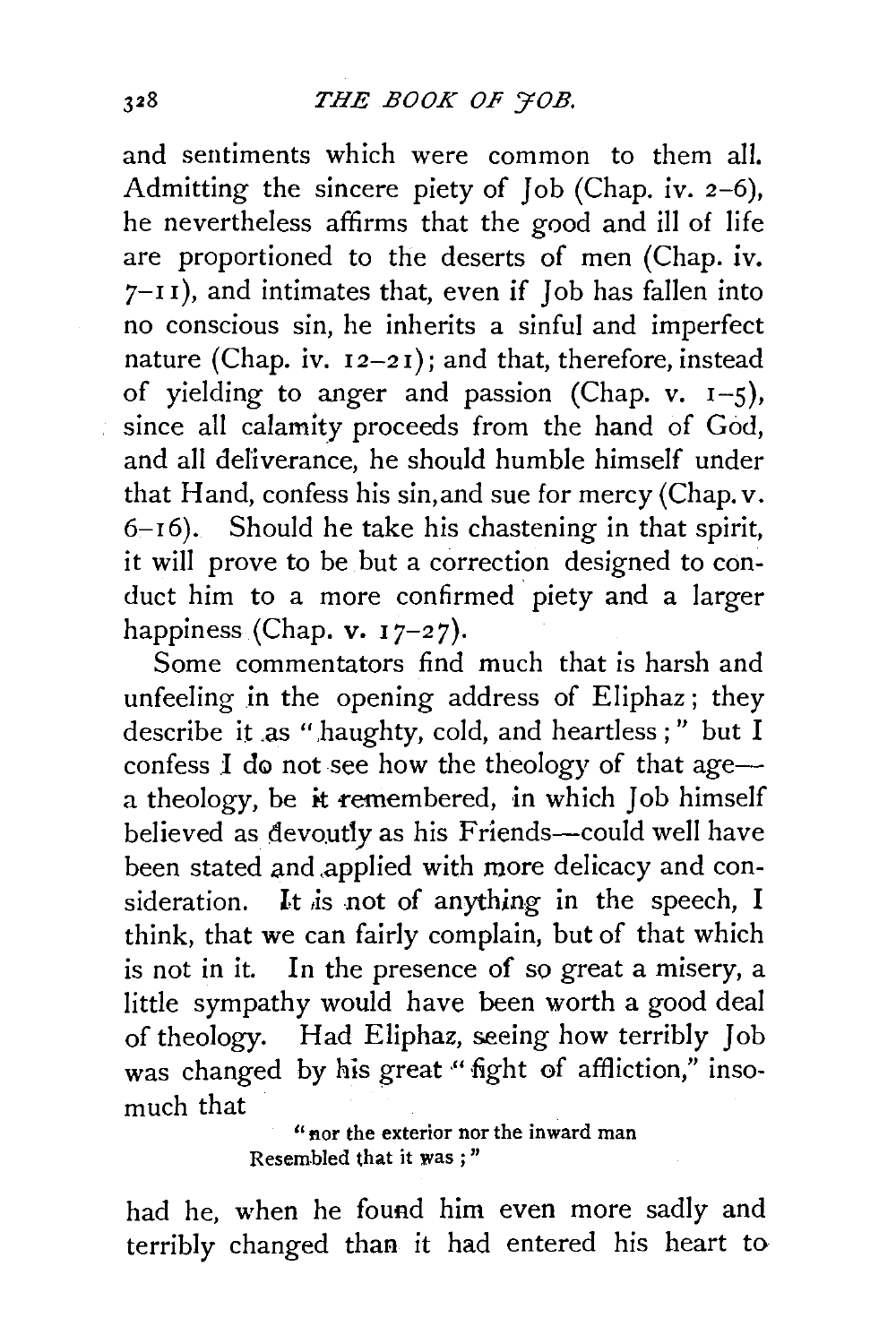conceive, insomuch that, when he looked on him, "he knew him not," given free expression to his dismay and grief; had he cried out,

> "I would not take this from report ; it *is,*  And my heart breaks at it ;"

had he even, when he heard Job invoke curses on the day that gave him birth, paused to consider what it was that put his friend so much from the understanding of himself, his thoughtful and tender sympathy might have saved Job from many a pang. It was not friendly of him to fall at once to *moralizing*  on Job's condition instead of seeking to assuage his grief; nor was it friendly of him to pass by, without a word of recognition, the piety, the heroic resignation; which Job had shewn under his earlier afflictions in order that he might rebuke the impatience and despair of " the curse" which had at last been wrung from his anguish. But, with this exception, there is little to censure, in the speech of Eliphaz, much to commend and admire ; if he *must* moralize rather than sympathize, it is hard to see how his moralizing could have been more gently done.

He opens (Chap. iv. 2) with an apology for so much as speaking at all to one in such violent and overwhelming distress of spirit. Nothing but a sense of duty to God-nay, even to Job himselfinduced him to venture on admonishing him.

But (verses  $3-5$ ), if he may venture to speak, he cannot but express his wonder and regret that a man so wise, of such admirable self-control, who has himself comforted so many stricken souls, and given strength to so many that were weak, should lose his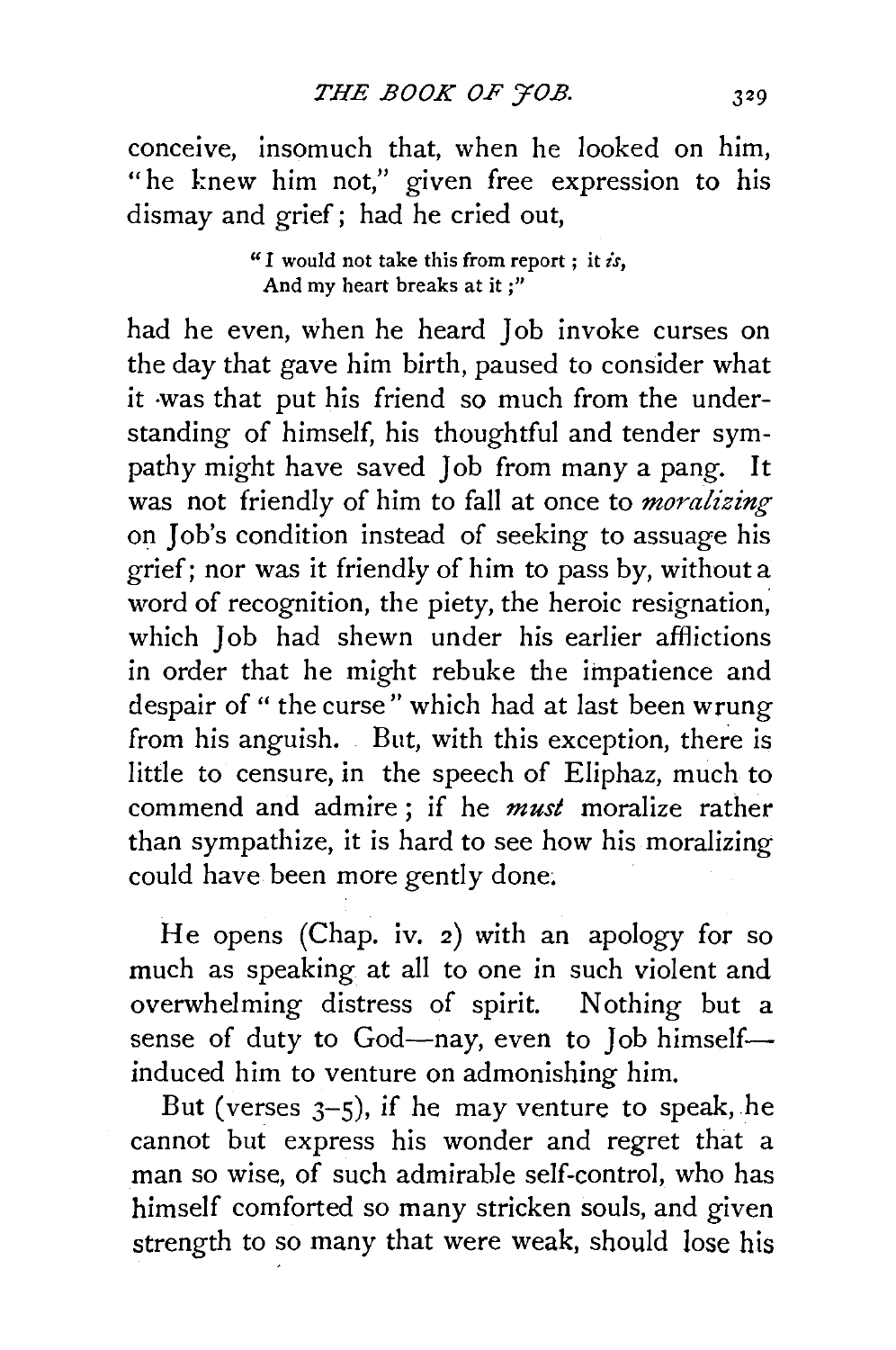composure and be dismayed now that he himself has to bear chastisement.

It is very unjust to Eliphaz to assume a tone ot sarcasm in his words; to conceive of him as implying. "It was much easier for you to speak patience than it is to shew it," as though he thought Job one of those who

> " Can counsel and speak comfort to that grief Which they themselves not feel ; but, tasting it, Their counsel turns to passion."

It is more reasonable, as well as more just, to assume that he was honestly surprised and concerned to find one who had habitually shewn so much insight into the purpose and function of suffering, who had been able so to bring out the sweet uses of adversity as to carry consolation and strength to many fainting hearts, unable any longer to " make a push at chance and sufferance" for himself.

It is equally unreasonable and unfair to import a sinister meaning into the argument of Verses 6-9 ; to take them as conveying, " The innocent never perish; you are perishing: and therefore you are not in-<br>nocent." The aim of Eliphaz is to rebuke the The aim of Eliphaz is to rebuke the impatience of Job, to win him to submission. And, therefore, his argument here is :- The pious and upright are never cut off; you are pious and upright: why so downcast and despairing, then? why do you not make your piety your confidence ? and as for your hope, for which you think you no longer have any ground, here is solid ground for it-in the uprightness of your ways. To strengthen his argument  $(1)$  he states it both in a positive and in a negative form, and  $(2)$  both appeals to Job's experi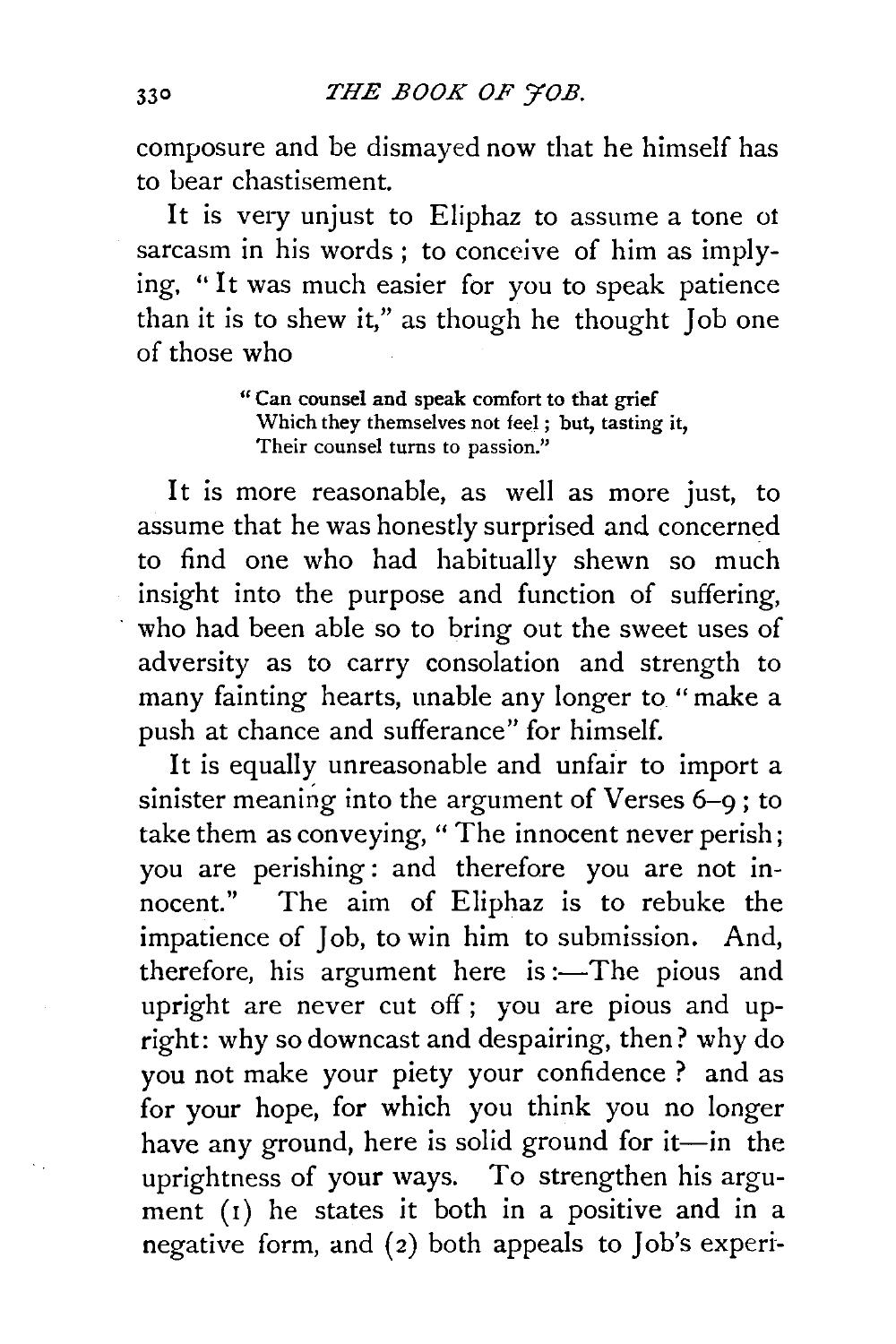ence and adduces his own. (1) The upright do not perish; the wicked *do* perish. (2) Have *you* ever seen an upright man perish? As for me,  $I$  have often seen the wicked perish.

The phrase "they who plow iniquity" (in verse 8) is an abbreviated and incomplete expression for " they who plow in the field of unrighteousness;" and the whole verse expresses the inevitable result of an evil life in a proverbial and picturesque form which is of frequent recurrence in Holy Writ.<sup>1</sup> Verse 9 is exegetical of verse 8. It defines *what*  they reap who plough in the field of iniquity and sow mischief in it, viz. destruction: "they perish," ''they are consumed ;" and it affirms that this connection of destruction with iniquity is not only a law enacted by God, but also a law executed by God :

> " They perish *at the breath of God,*  At the blast of his nostrils are they consumed."

Verses 10 and II, which often perplex the simple, who cannot see by what law of association the "lions" are brought in here, are a new and elaborate illustration of the sentiment expressed in Verses 8 and 9. The lion is frequently used in the Old Testament, and notably in the Hebrew poetry of this period (Psas. xxii.  $14$ ; xxxiv.  $11$ ; xxxv.  $17$ ), as an image of the sinner, especially when the sinner is in great power and abuses it. He is so used here. Under this familiar and carefully wrought out figure, Eliphaz asserts that wickedness, in every stage of its development, and markedly when it is cruel and despotic, conducts to ruin and destruction. Even

1 Comp. Prov. xxii. 8; Hosea \'iii. *7;* and Galatians vi. *7,* 8.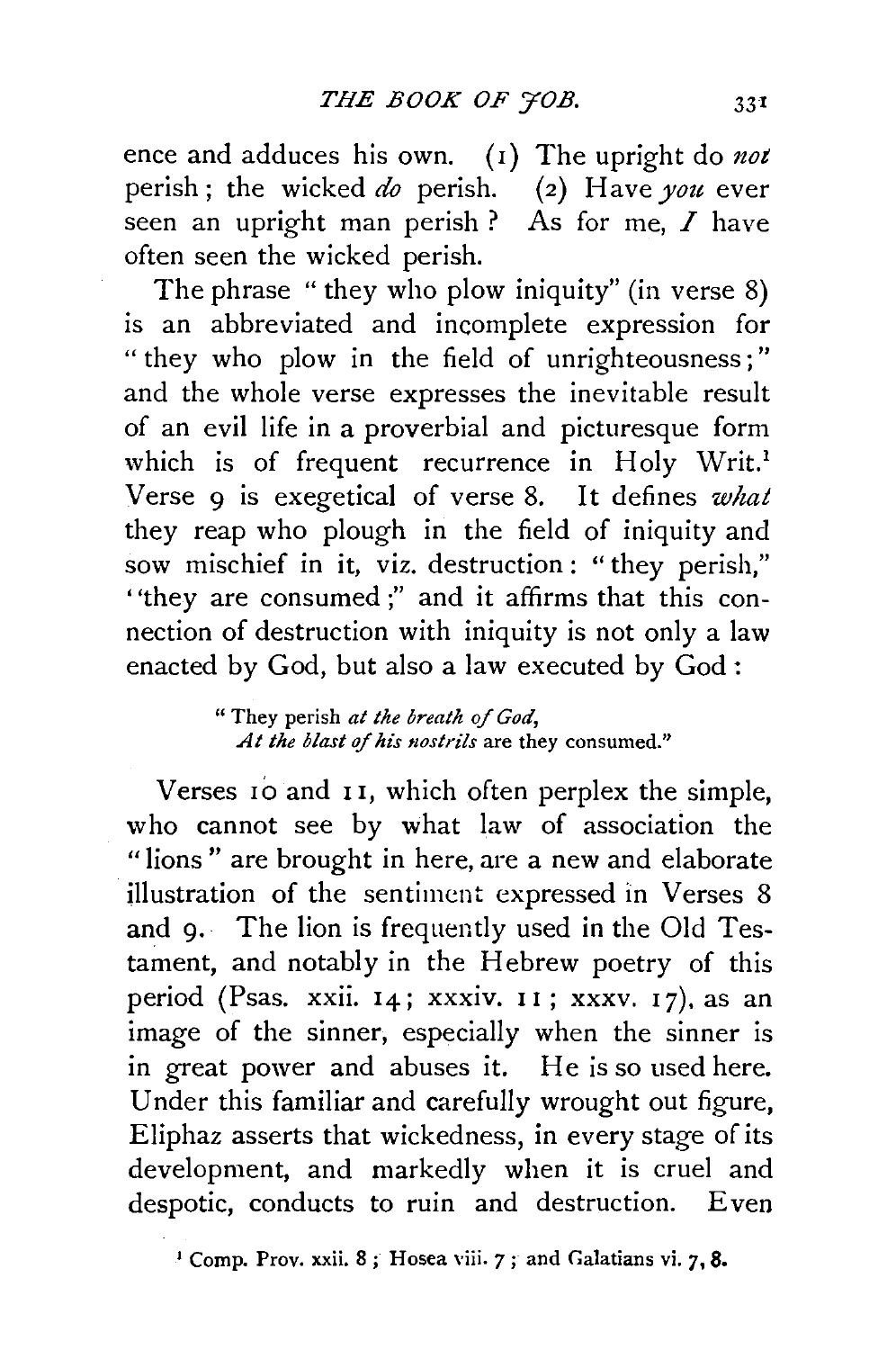the greatest and most potent sinners, here represented by the most formidable of beasts, perish before the Divine anger.

The Verses are still more remarkable on another ground. In the Original five different words are used for the lion, indicative of the several stages of his growth, which we are obliged to render with such epithets as *"young* lion," *"swarthy* lion," &c., in order to convey the meaning of the Hebrew substantives. Obviously the Poet has set himself the task of including all these five names in his verse, just as some of the Psalmists set themselves the more difficult task of using the successive letters of the Hebrew alphabet as the initial letters of the successive verses in their psalms. And this is but the first example of many similar artistic feats which our Poet took delight in accomplishing. As we proceed, we shall meet them again and again.

In Verses 12-21 we have the most ancient, the finest and most impressive, description of a spiritual apparition ever penned. We can well believe that Eliphaz recited it " with solemn tone and sinking voice." The details of the scene are marvellously selected and combined with a view to produce in the reader that profound sense of awe and terror occasioned by immediate contact with the invisible world. It was in the dead hour of midnight, when the wakeful and reflective soul turns to the loftiest themes of meditation, that Eliphaz was brooding over the apparent inequalities of human life, and searching for a vindication of them. He had slept and dreamed; deep "thoughts"-" *dubitations*"had been excited in him by visions of the night;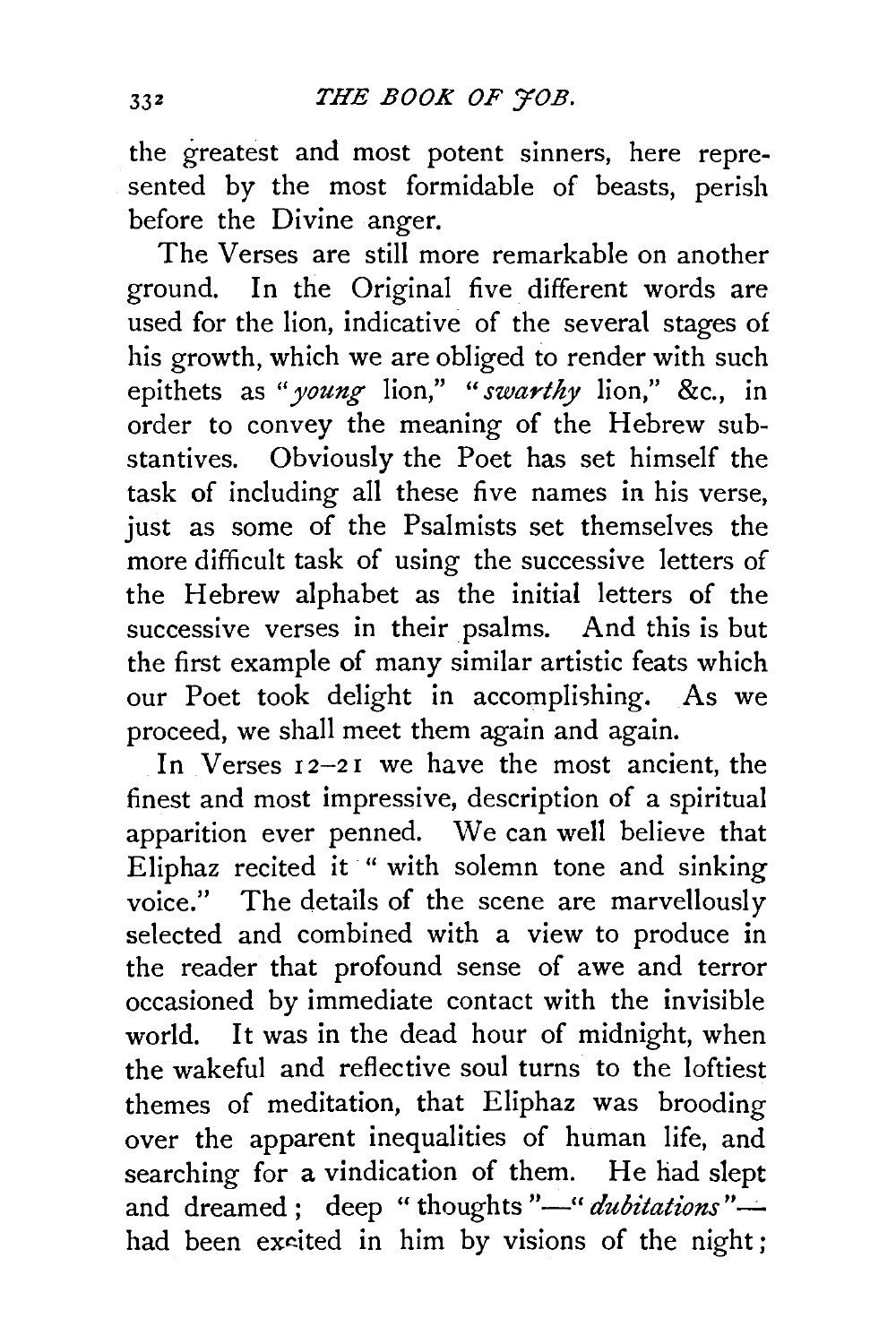and as his mind wandered " in endless mazes lost," that vague terror fell on him, that shuddering presentiment of a more than mortal presence near or at hand, which most of us have felt at times, and which is the most thrilling and paralyzing experience known to men. Then " a wind swept over his face," that terrible chill which turns even the firmest strength to utter weakness;<sup>1</sup> "each particular hair" of his head shivered, " stiffened," bristled up as though recognizing an unearthly visitant; and he became aware, as he lay trembling on his couch, of a spiritual Presence. The terms in which he describes it are the most vague and indefinite, the impersonal touches of the description being wonderfully impressive:

> " There *It* stood : but its form I could not define ; *A Shape* was before mine eyes·; A gentle murmur : a lull : and I heard a Voice."

Nothing could be finer than this Form which yet form had none, which remained shapeless and undistinguishable, not to be resolved into distinct features by any straining of the eye or the mind, and this small still voice, audible indeed, but audible only to the inner sense. And, no doubt, it suggested one of the finest passages in Milton's description of Death:

> " If shape it could be called that shape had none Distinguishable in member, joint, or limb; Or substance might be called that shadow seemed."

The Spirit so grandly described brings an answer to the question which had kept the soul of Eliphaz waking, viz., What mean the inequalities of human

*•* Among the ancients, a cold wind was a recognized adjunct of a supernatural visitation.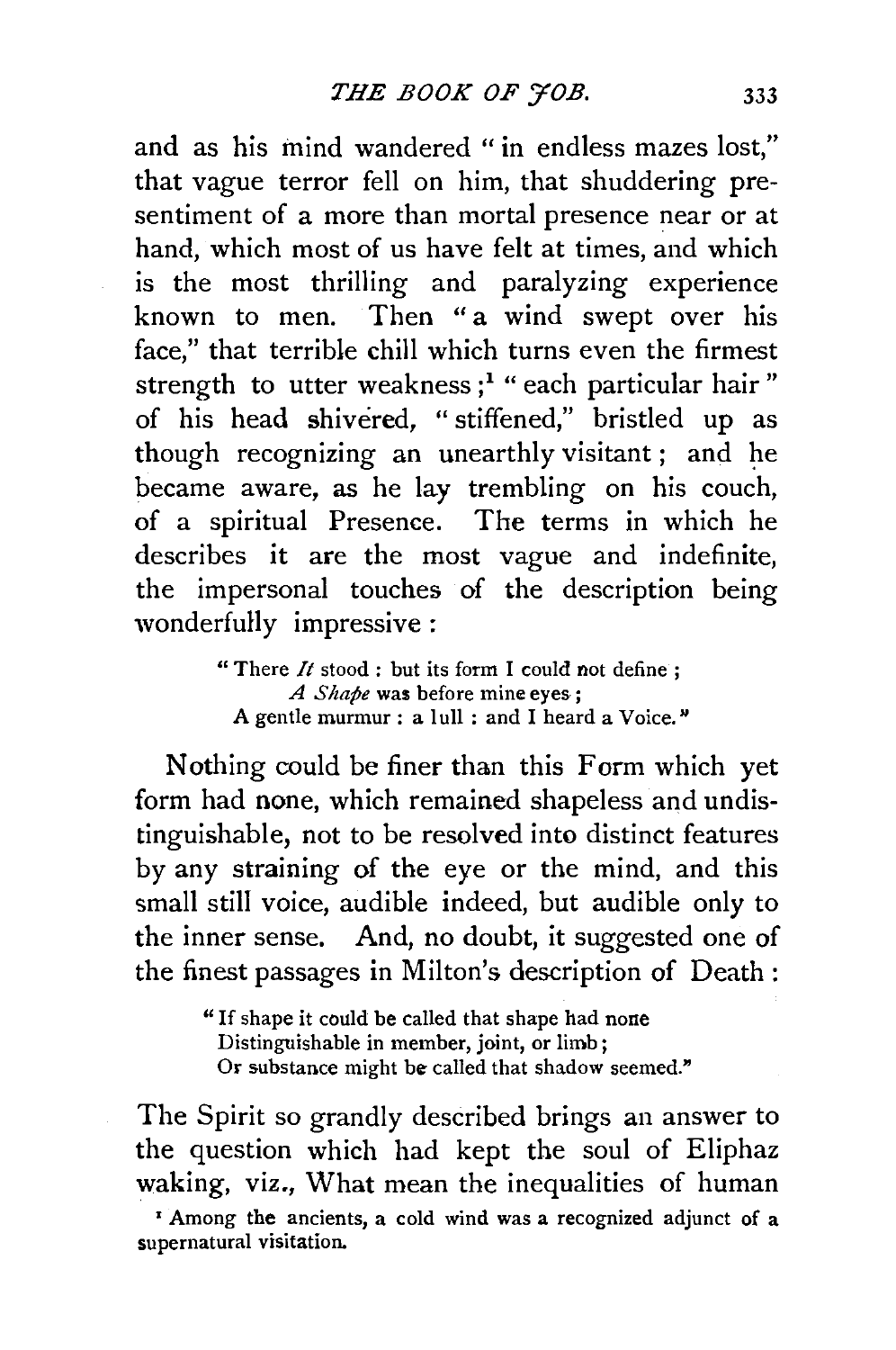life ? and, especially, why do the good suffer like other men? But the only answer It has to give is, that every man is sinful by nature, has evil in him, however it may be veiled and controlled and subdued ; so that no man can be just and pure before his Maker. Much less ca:1 he be *more* just than God, although he affects to be so when he arraigns the providence of God, and assumes that *he* would have made a more equal distribution of the good and ill of human life. Even the angels are not wholly free from frailty;<sup>2</sup> God, who alone is absolutely pure, can see possibilities of imperfection even in them, so that He cannot commit Himself to them. How much less, then, can men be pure and perfect in his sight-men who " dwell in houses of clay," who are related to the dust from which they spring, and who, by their " clay" are laid open to all the evils of flesh and earth ? These poor *ephemera,* whose life is but a day, or a few hours of the day, who perish momentarily in the stream from which they rise, and who yet sport out their brief span as though they were to live for ever, what are these as compared with the almighty and eternal Lord ?

The last sentence (verse 21) of this oracular utterance has been variously interpreted. Conant, Davidson, and many more, render it,-

" Is not their *excellency* taken away?"

but Gesenius, Delitzsch, with other great critics, prefer the rendering,—

"Is not their *tent-cord* taken away?"

*z* "Frailty," that is, the liability to err. The Hebrew word is used nowhere else, and, as Dillmann has shewn, is probably derived from an Æthiopic root.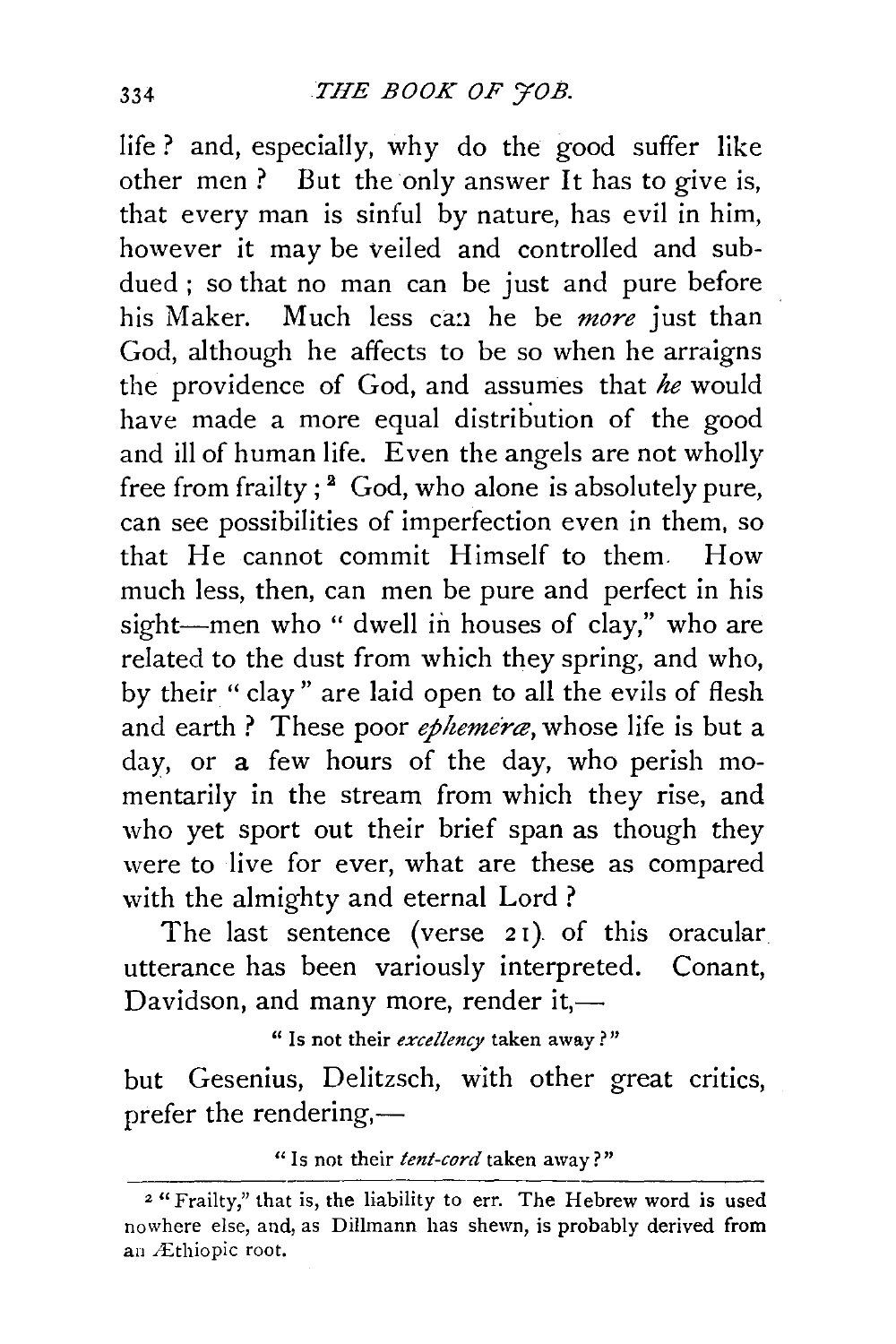Read thus, the thought seems to be that when the soul, which holds up and sustains the body, as the cord holds up the tent, is required of men, they perish ; but "not in wisdom," since, like the ephemerids, they have taken no thought of the frailty and perishableness of their nature, the brevity of their span.

On the whole we may say of this graphically described vision that " Eliphaz seems to represent himself, and doubtless with truth, as having been once beset by doubts which were cleared up by a revelation so dim and mysterious in its form as to be scarcely distinguishable from the inner movements of his consciousness." And, doubtless, he cited this oracle, not simply because it was one of the most memorable and impressive facts in his experience\_ but partly because he was a man of the prophetic order, to whom visions and revelations  $/$ from Heaven were a surer testimony than any discourse of reason ; and, still more, because he thought that, in his assumption of integrity, Job was forgetting how frail and sinful he was by nature, and wished to put him in remembrance of it. At the same time there is an obvious delicacy in the manner and spirit of his admonition. Instead of launching a direct admonition against Job, he recounts the vision in which the frailty of universal man had been so solemnly impressed on his mind, and implies that even if Job had fallen into some secret sin, he had but shewn a weakness common to all who "wear flesh about them."

Like one who was conversant with the secrets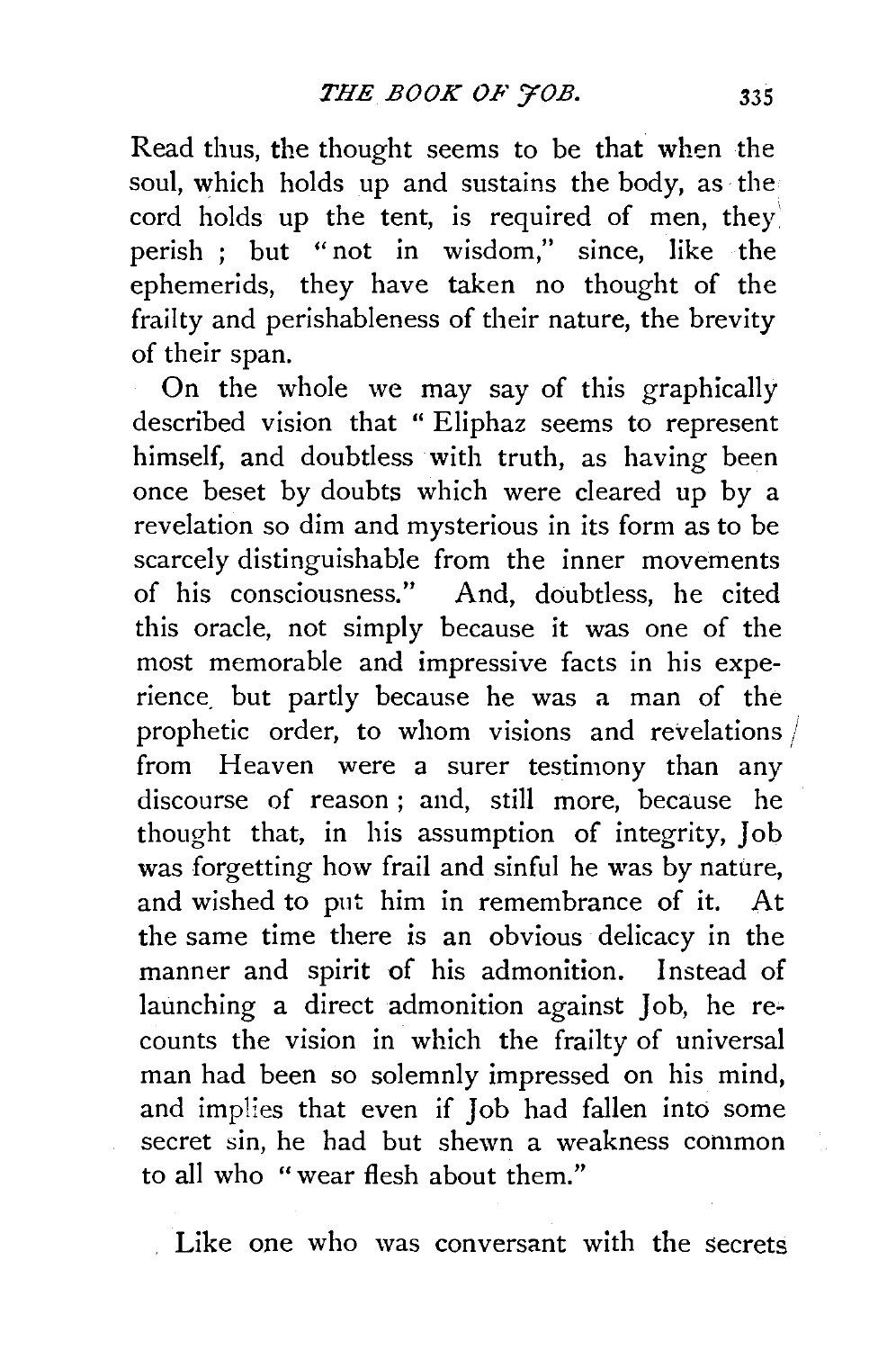### *THE BOOK OF 'JOB.*

of the spiritual world, Eliphaz follows up the words of the oracle (in Chap. v. 1) by adjuring Job to appeal to any of the spirits, or angels, around the throne of God, and see for himself whether they will respond to his appeal and espouse his cause.

It may be feared that Job was not so profoundly impressed by the oracle, or vision, as Eliphaz expected him to be. For here (at verse 2) something in his manner seems to arrest the attention of Eliphaz,-to change and irritate the current of his thoughts. It may be that Job indulged himself in some passionate despairing gesture at this point. It may be that he meant nothing more by his gesture than to express his entire agreement with the affirmation that none of the angels would be at all likely to take his part against God; or to intimate that he was by no means craving an impossible victory over God, but to understand Him and be reconciled to Him. Whatever he meant, Eliphaz seems to have misconceived him, and to have taken the interruption in dudgeon; for, with a sudden break in the sequence of his thoughts, he exclaims: "Nay, do not give way to passion and indignation, as the wicked do, for I have seen them, and marked both their course and their end." And then (in verses 3-5) he proceeds to depict a fool, a moral fool, *i.e.*  the sort of fool who says in his heart, "There is no God"-a fool whom he once saw; and to describe how, the moment he apprehended what the man was, he was able to predict his fate. Verses 4 and 5 probably give the *ipsissima verba* of this prediction or curse. What Eliphaz foresaw was that the fool though for the moment in great prosperity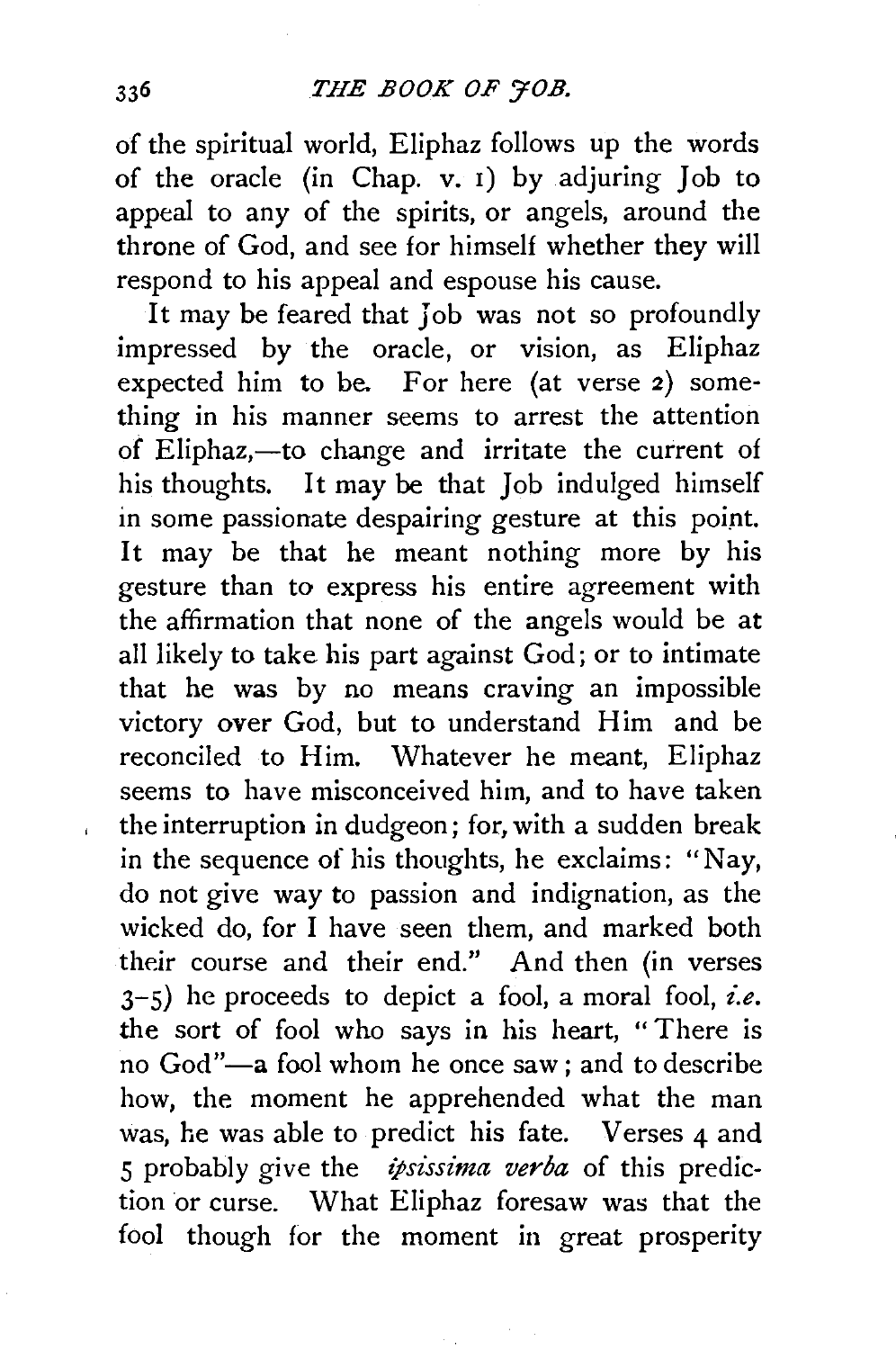and spreading himself like a green bay-tree, would come to sudden and utter ruin ; his children, unsuccoured by friend or kinsman, would " *crush each other in the gate," i.e.,* ruin one another by feuds and suits brought before the judges who sat in the gate of the city ; his homestead would be deserted, his property unprotected, so that the famished starvelings who prowled about it, emboldened by so many signs of neglect and ruin, would venture to break through the hedge of thorns that defended the stacks, and carry off whatever they cared to take. All the wealth of the fool and his family would suddenly disappear, as though some huge trap, which had long gaped for it, had swallowed it in an instant.<sup>1</sup>

At Verse 6 Eliphaz resumes, and in a milder tone, the general course of his argument, working up into it, however, the little episode of Verses 2-5. He had been arguing that man is by nature frail and sinful, and that therefore Job should humble himself before God, instead of proudly asserting his integrity. And, now, he once more affirms that there is that "born" in man which exposes him to the " trouble" which is the invariable result of sin. the appointed discipline of a weak and sinful nature. But he does not forget and drop the fool whom, and whose end, he once saw. All that sudden

x Verse 5, "And *tke snare* shall gape for their substance." Umbreit and Ewald prefer the rendering of the Ancient Version, " The thirsty shall snatch at their substance." And "the thirsty" makes so good an apposition with "the starveling" of the previous line, that one would like to retain it. It is impossible, however, to do so without substituting mere conjecture for criticism, without altering the pointing of the Hebrew, without what Professor Davidson calls "violent vocalic changes" in the teeth of all authority.

VOL. IV. 23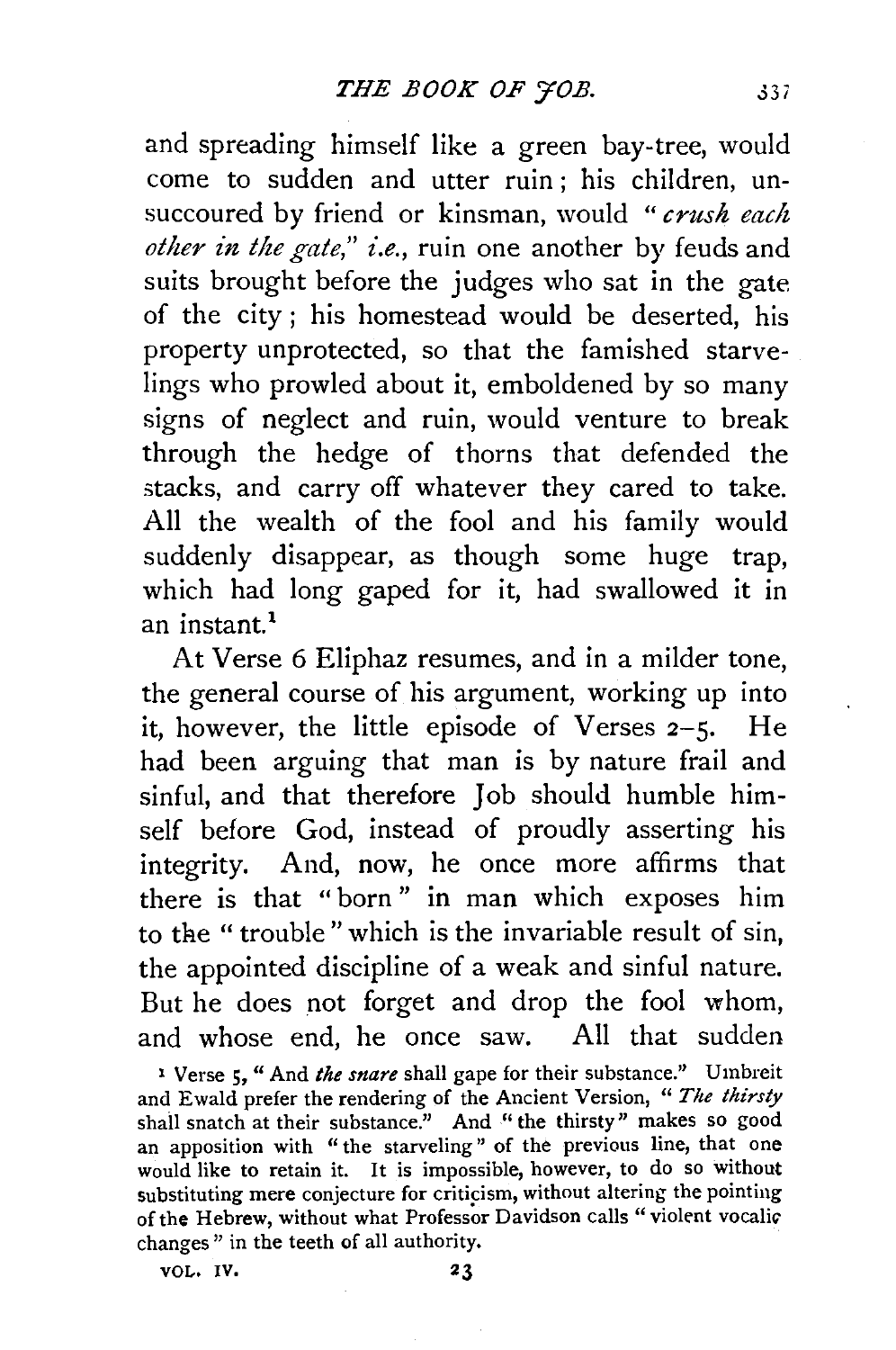ruin which befell him was to have been expected, implies Eliphaz; for trouble is the consequence of sin, and if men will sin they must take the consequence. So that both his lines of thought coalesce in this Verse, which throws one of the common and Divine facts of life into a proverbial form. Misfortune, he says, is not a weed springing at haphazard from the soil of life ; it is part of the Divine order of the world. It is just as truly in the natural order of things (verse *7)* as that sparks-literally, *"the sons of fire* "-should spring upward. Again we may note the apologetic tone of this pious Temanite. He believes that Job's sufferings spring from his sins, conscious or unconscious ; but he admits the universal tendency of human nature to such sins, its universal liability, therefore, to such sufferings. So far from wishing, at least for the present, to make Job out a sinner above other men, he endeavours so to set forth the sinfulness of all other men as to make it easy for Job to confess his sins and seek the Divine forgiveness.

This is the course which he himself would take were his soul in the stead of Job's, as he tells us in Verses 8-16. Job's only direct reference to God had been a complaint. (Chap. iii. *23)* that God had fenced him in so that he could find no outlet for his thoughts or his activities. " *That,"* responds Eliphaz, "is not the right attitude for the sufferer to assume toward God ; it is not the course that I myself would take." God is not only just, but kind; and therefore, instead of impugning his justice, the afflicted should appeal to his compassion. The character of God is to be inferred from all forms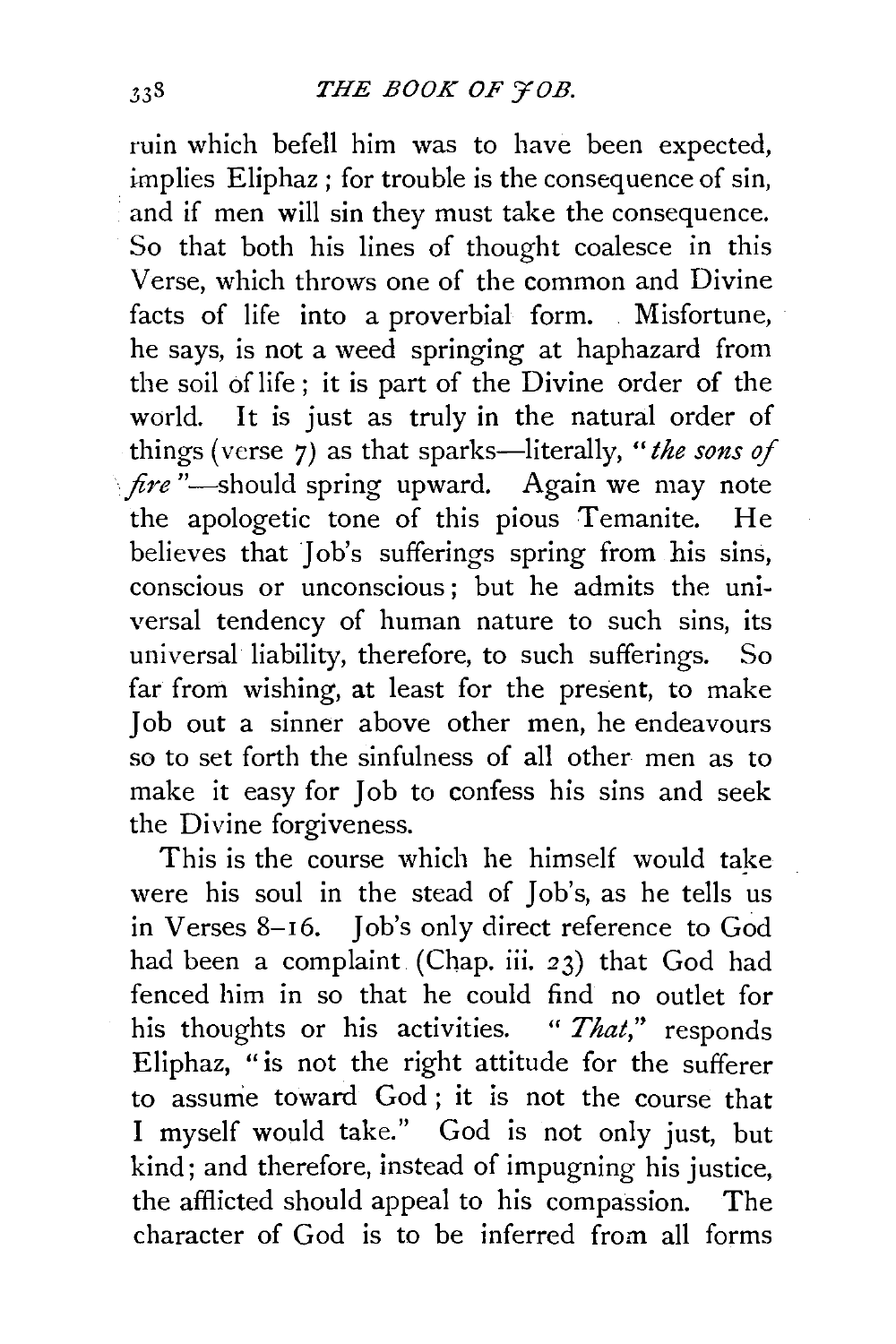of his activity, and, notably, from his doings in the inanimate world of nature and in the world of animate and reasonable men. In the natural world He doeth things great and inscrutable, wonders past finding out : sending rain, for example -rain being the chief of blessings, and the type of all other blessings to an Oriental mind. In this material sphere his way is manifold, complex, mysterious ; but it all tends to a single end, viz., " to set up on high them that be low and to lift up them that are cast down" (verses  $9-I1$ ). In the human world the energy of God has to contend with the passions, the cunning devices, the follies and foolhardy oppositions of men ; but here also his various lines of action converge on one point, viz., to bring help to the feeble and to stop the mouth of iniquity (verses  $12-16$ ).

The right attitude of the sufferer toward God (verses  $17-27$ ) is, therefore, one of grateful acquiescence. Since the whole course of his providence is designed to save the poor and the afflicted, since, moreover, the design of affliction itself is to quicken in them a sense of sins of which they were before unconscious, and to lead them to a more complete fellowship with Him, "happy is the man whom God correcteth." God has no pleasure in afflicting the children of men. He only wounds that He may heal, only exposes them to dangers which they cannot confront alone that, feeling their need of Him, they may run into Him and be safe. The man who is at one with Him-and suffering tends to bring us to Him and unite us with Him-will find all things working together for his good, all the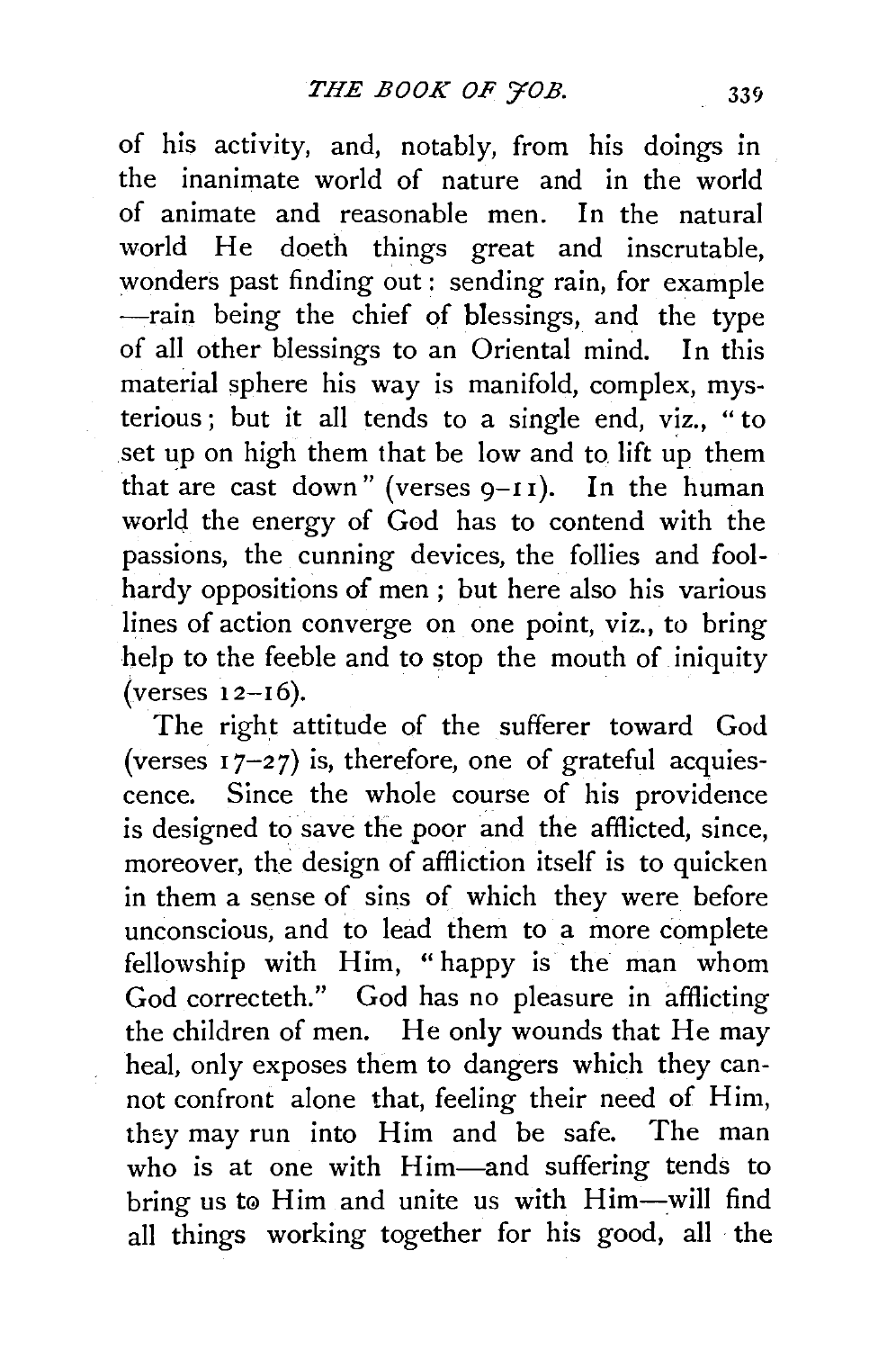forces of Nature enlisted on his side, even to the stones of the field which obstruct the plough, and the wild beasts which harry the flocks and herds.<sup>1</sup> If Job will but take this attitude toward God, all his outward and painful conditions will be reversed ; instead of lying homeless, childless, stripped, dying, on the *mezbele,* he shall abide securely in his tent, with flocks undiminished, his offspring numerous and flourishing as the grass of the land, and shall only go to his grave in a ripe old age, "frosty, but kindly."

There is only one allusion in these Verses which calls for explanation. In Verse 26, " the shock of corn carried  $in,$ " is, literally, "the shock of corn carried  $u\phi$ ;" the Hebrew verb points to the *raising* of the sheaves on to the lofty threshing-floor, which marks the close of harvest. On this verse Canon Cook quotes for comparison the noble lines from "Paradise Lost" (xi.) :

> " So mayest thou live, till, like ripe fruits, thou drop Into thy mother's lap ; or be with ease Gathered, not harshly plucked ; for death mature."

These, then, are the general truths and convictions which Eliphaz would have Job apply to his <sup>1</sup> The sentiment of verse 23 sounds like an extravagant hyperbole to many readers. How natural it nevertheless is, and consonant even to the reason of man, may be seen by a careful sfudy of any of our greater poets. It is to be found, for example, in one of our most recent poems,-Mr. Swinburne's "Erechtheus." In the fine lines put into the lips of the goddess Athene, we read :

> Time and change, Masters and lords of all men, shall be made To thee that knowest no master and no lord Servants ; the days that lighten heaven and nights *That darken shall be minists of thine, To attend upon thy glory."*